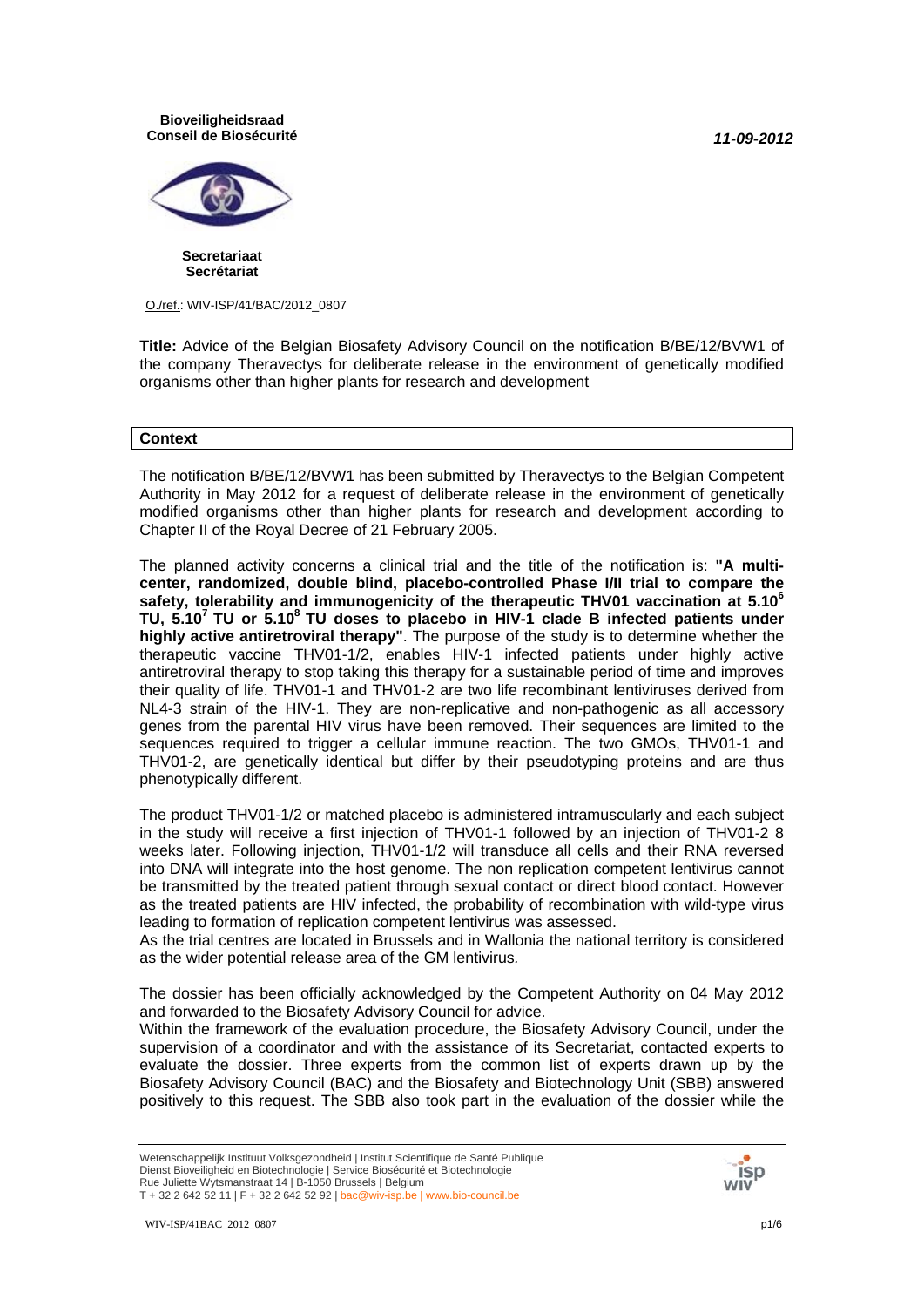Platform for Molecular Biology and Biotechnology of the Scientific Institute of Public Health evaluated the analytical procedure for the detection of THV01-1/2 submitted by the notifier. The experts and the SBB assessed whether the information provided in the notification was sufficient and accurate in order to state that the deliberate release of the genetically modified organism for its intended use, would not raise any problems for the environment, animal health or human health (people coming in contact with the treated patient and/or with the GMO).

On 7 June 2012, based on a list of questions prepared by the BAC, the Competent Authority requested the notifier to provide additional information about the notification. The answers from the notifier to these questions were received by the Competent Authority on 16 July 2012 and transmitted to the secretariat of the BAC on the same day. This complementary information was reviewed by the coordinator and the experts who had also the opportunity to discuss with the notifier during a meeting which took place at the Scientific Institute of Public Health on 19 July 2012. On 20 June 2012, a list of further remarks and requirements of the BAC was send to the notifier, mainly in order to guide the notifier in further completing and improving the personnel instructions and patient information form. On 2 August 2012, the Competent Authority received amended versions of the personnel instructions (including a synopsis as requested by the BAC), of the patient's information and consent form and of the protocol for GMO detection. This information was transmitted on the same day to the secretariat of the BAC and forwarded to the experts. The amended personnel instructions and patient information still needed some improvement and an additional request of the BAC was sent to the notifier on 21 August 2012. The final versions of the documents were received on 6 September 2012.

For the purpose of this evaluation, the following legal basis has been considered:

- Annex II (principles for the risk assessment) and annex III (information required in notifications) of the Royal Decree of 21 February 2005.

- Commission Decision 2002/623/EC of 24 July 2002 establishing guidance notes supplementing Annex II to Directive 2001/18/EC.

The pure medical aspects concerning the efficacy of the medicinal product and its safety for the treated patient, as well as aspects related to social, economical or ethical considerations, are outside the scope of this evaluation.

In parallel to the scientific evaluation of the notification, the Competent Authority also made the dossier available on its website for the one-month public consultation foreseen in the abovementioned Royal Decree. The Competent Authority didn't receive any reaction of the public relevant for the environmental and/or public health safety of the GMO.

#### **Summary of the Scientific evaluation**

#### **1. The characteristics of the donor, the recipient or parental organism**

The donor, recipient and parental organisms have been correctly described in the dossier. No major risks were identified.

#### **2. Information related to the vector**

The GM lentivirus has been produced by transient transfection of HEK-293T cells by 3 different plasmids expressing the encapsidation proteins, the envelope glycoprotein and the proviral DNA encompassing the antigenic sequence. The notifier was asked to further assess the risk of mobilization, which cannot be ruled out even with a deletion of the U3 region. This has been adequately described in the answers of the notifier.

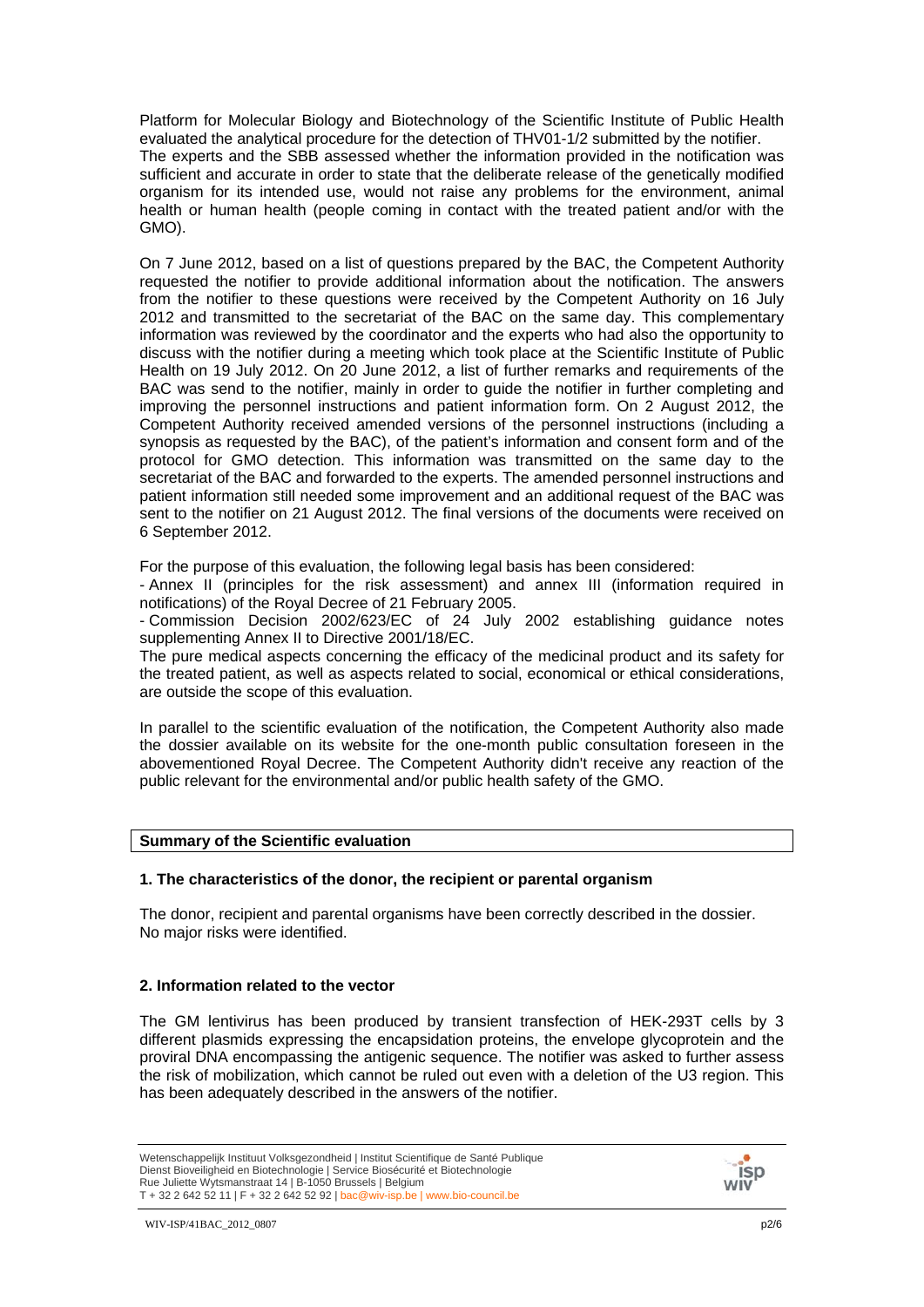#### **3. Information related to the characteristics of the GMO**

The notifier was asked to precise i) which sequences of Gag, Pol and Nef were cloned into the transgene carried by the vector , ii) which sequences were used to optimise expression and iii) to better document the promoter sequence in terms of its potential homology with wild type HIV sequences, its potential to enhance recombination occurrence or its potential to activate upstream or downstream sequences. The notifier adequately answered these questions and the potential (non)-functionality of the fusion protein encoded by the transgene was further discussed during the expert meeting. In particular, the targeted population of HIV-1 clade B infected patients and the fact that these patients are under highly active antiretroviral therapy was taken into consideration during the assessment.

From the application it was not clear which cells were transduced to verify the identity and integrity of the GMO. This has adequately been addressed by the notifier in his answer The BAC estimates that, although identity and integrity tests were performed correctly, the generation of new recombinant viruses in the targeted population of HIV-1 clade B infected patients can not be ruled out.

The rate and level of protein expression from the GMO had not been verified in cell culture. It has been asked to the applicant to perform this verification and to clarify the effect anticipated for the patient. In its answer, the notifier clarified that the poly-protein encodes the entire protein sequence of p24 protein which can be rendred functional upon presence of wild type HIV protease. However, taking into account that the patients are taking protease inhibitors during the vaccination period, it can be considered that the formation of functional p24 will be unlikely.

While a number of modifications have been made to the vector backbone to reduce the risk of homologous recombination with wild-type HIV, the transgene encompasses sequences with homology with wild type HIV sequences, thereby increasing again,the overall homology of the GMO with wild-type HIV and increasing the theoritical probability of recombination and /or mobilisation events. Therefore the notifier was asked to comment on the probability of recombination events in HIV positive patients.

The notifier agreed that homologous recombination and/or mobilization events can not be ruled out, especially taking into account that the target population is HIV positive. The notifier commented that the risk of spread of recombinant particles in case of recombination *in vivo*  between the THV01-1 or THV01-2 vaccines and HIV is mitigated by the construct of the vectors (see above) and because the patients enrolled in the trial will maintain their antiprotease inhibitors therapy during the vaccination period. BAC could agree with the risk assessment related to the generation of recombination events and could agree with the modifications brought accordingly to the environmental risk assessment, the information for the patient and the personnel instructions so as to underline this possible risk.

The BAC agrees that the modified lentiviral vector is not pathogenic. However some insertional mutagenesis harm to the patient or personnel accidentally infected cannot be excluded.

The notifier agreed with this remark and took it into account in its revised version of the instruction for the personnel (see below).

### **4. The condition of release**

The BAC considers that the notifier's initial statement that "there is no possibility of host to host transmission" is incorrect.

Even in patients with a very low amount of HIV circulating viruses a substantial amount of virus could still be present in the various lymphoid tissues. Lymphnodes are an important reservoir of HIV. Therefore, knowing that after injection in rats the GMO is detectable both at

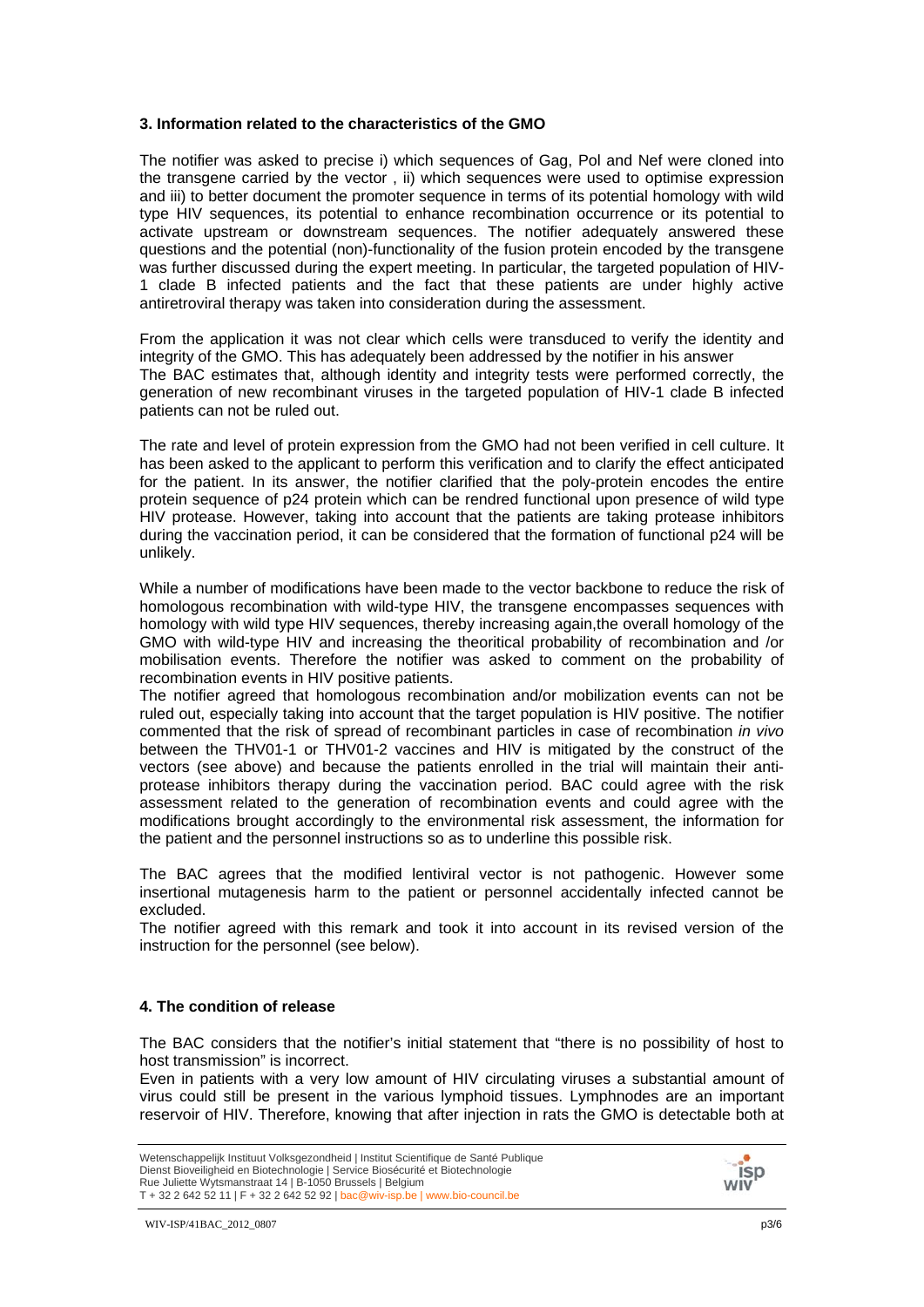the injection site and in draining lymph nodes and anticipating that some of the GMO will be trapped on the surface of immature dendritic cells and subsequently transported to the lymphnodes, it is probable that the GM vector will encounter wild-type HIV and that its entry into a latently infected cell will reactivate (or activate) wild-type virus expression in parallel with expression of the vector. Given the probability GM vector will encounter wild-type HIV, recombination events can not be ruled out, neither the formation of replication competent viruses that have the potential for human-to-human transmission through the same routes as wild-type HIV.

In its answer the notifier agreed that as THV01-1 and THV01-2 lentivectors have never been injected in human and that homologous recombination and/or mobilization events cannot be ruled out, especially taking into account that the target population is HIV positive. The BAC could agree with the theoretical estimation of probability of replication competent lentivirus formation which was adequately addressed in the answers of the notifier. On request of the BAC this potential risk has been underlined in the patient's informed consent and instructions for personnel and detailed in the environmental risk assessment.

The BAC asked also to the notifier to specify the injection site of the first and second vaccination. In its answer the notifier argued that preclinical studies in rats indicated that the site of successive injections did not have an influence on the immune response, therefore it was proposed by the notifier not to precise the location of the intramuscular injections in the patient and to leave the choice of the injection site of the first and the second vaccination up to the investigator. However the BAC considered that it could be reasonably assumed that having the first and second vaccination at opposite locations (i.e. first right upper arm, then left thigh) would be beneficial to reduce the probability that injected GMO would encounter a wild-type HIV. The notifier was requested to take into account these considerations and to modify the 'personnel instructions' accordingly. The notifier provided amended 'personnel instructions' which satisfactorily details the injection site of the first and second vaccination.

The BAC had several critics relating to the instructions prepared for the personnel. It did not contain any detailed description of the procedure how to treat contaminated syringes, needles, bandages and cottons. No further information was provided as regards the precautionary measures taken during administration and the importance of avoiding needlestick injury. Instructions regarding waste and biohazard signs were not enough detailed which was also the case for the instructions in case of accidental spill. In addition it was asked to add a caution about vortexing of the vials and to qualify the risk for the personnel more adequately.

The latest version of the document submitted on 6 September, including the synopsis, takes all these comments into account and, as requested by the BAC, it strengthen the instructions so as to underline the 'mandatory' character of measures and to improve the consistency throughout the document as regards the instructions for avoiding sharp injuries and the use of personal protective equipment.

The possibility that recombination could occur (see above) means that safe sex practices by the vaccinated patient need to be detailed and explained. The BAC asked to the notifier to amend the patient informed consent form.

The latest version of the document submitted on 6 September takes all these comments into account and, as requested by the BAC, uses a stronger language regarding safe sex practices.

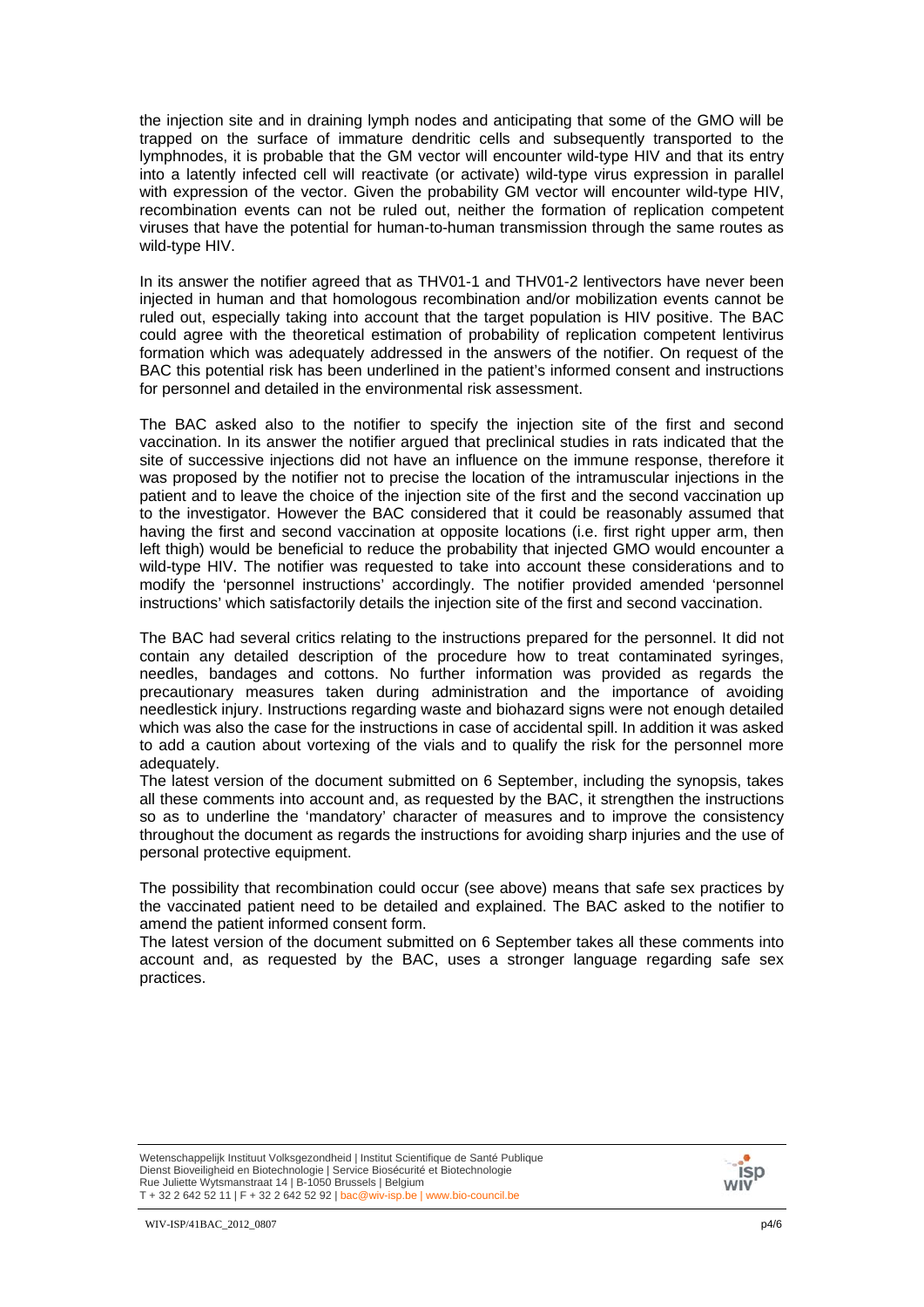### **5. The monitoring, control, waste treatment and emergency plans proposed by the applicant**

Because the generation of recombinant viruses cannot be ruled out (see above points 3 and 4), the BAC considers that a monitoring of the patients is necessary. It is particularly important to determine whether, in HIV-infected humans, the lentiviral sequences persist longer or disseminate further from the injection site than foreseen, to use sensitive approaches to search for recombinant viruses (GMO and HIV) and to determine whether there are significant changes in the draining lymph nodes that reflect altered and unanticipated activities of the immune response or HIV.

In answer to this request the notifier refers to the study protocol: it plans to perform blood samples of injected patients at several time points during the study and to perform specific detection of the lentiviral particles allowing discrimination from the HIV. In case of vectors' sequence are still present after week 24, Theravectys could decide to add further blood sampling dedicated to study clearance of the particles within the blood circulation. In case of any positive result, full sequencing will be performed to discriminate between 'native' lentiviral vector's sequence and recombinant originating from *in vivo* recombination with HIV. The BAC judged the tests described by the notifier adequate.

To avoid as much as possible unnecessary risks, the BAC also asked the notifier to review the procedures regarding the handling of partially used, expired or empty vials. In its amended documents (e.g. 'personnel instruction'), the notifier satisfactorily adapted its procedures.

Regarding the analytical procedure proposed by the notifier to accompany the control samples that will be send to the Scientific Institute of Public Health after the start of the clinical trial, the BAC asked a detailed protocol on the conservation and analysis methods of the control sample, describing all steps needed to be able to perform a PCR starting from the transfection of permissive cells, cell harvesting, cell lysate, extraction of genomic DNA and performing a PCR using this genomic DNA. Also a protocol describing the conversion of RNA-material of lentiviral particles into cDNA has been requested.

The notifier submitted detailed analytical procedures. The Platform for Molecular Biology and Biotechnology of the Scientific Institute of Public Health requested some more precisions which were adequately provided by the notifier.

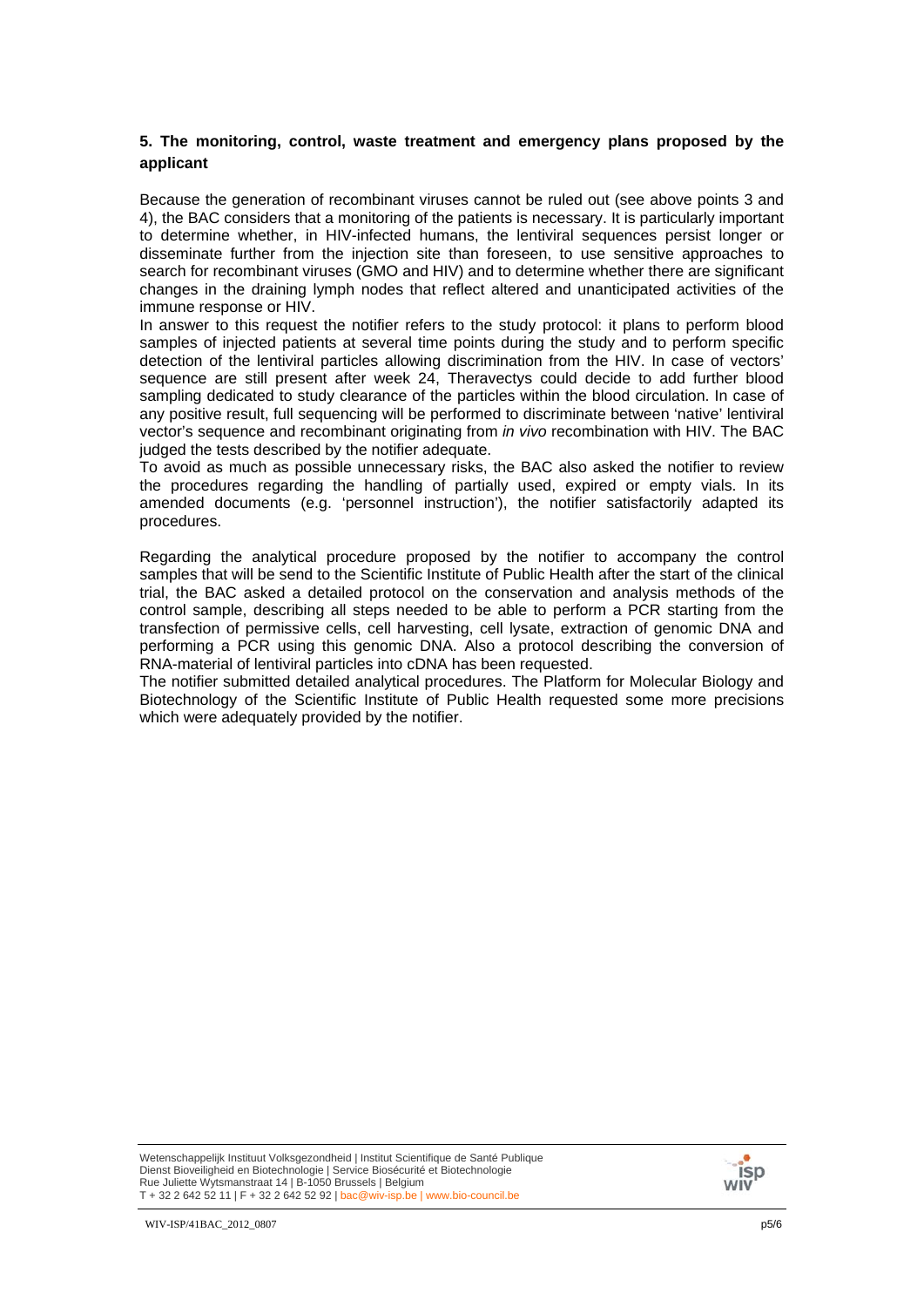#### **Conclusion**

Based on the scientific assessment of the notification made by the Belgian experts, the Biosafety Advisory Council concludes that it is unlikely that the therapeutic vaccine THV01-1/2, made of two life recombinant lentiviruses derived from NL4-3 strain of the HIV-1 and developed for the therapeutic vaccination of HIV-1 infected patients under highly active antiretroviral therapy, will have any adverse effects on human health or on the environment in the context of the intended clinical trial and provided that all the foreseen safety measures are followed.

Therefore, the Biosafety Advisory Council issues a positive advice with the following conditions:

- The notifier and the investigators must strictly apply the clinical trial protocol, and all the safety instructions as described in the dossier.

- Any protocol amendment has to be previously approved by the Competent Authority.

- The notifier is responsible to verify that each study centre has qualified personnel experienced in handling infectious material and that the investigator has the required authorisations to perform the clinical trial activities inside the hospital (laboratory, pharmacy, hospital room, consultation room...) according to the Regional Decrees transposing Directive 2009/41/EC on Contained use of genetically modified micro-organisms.

- The Biosafety Advisory Council should be informed within 2 weeks when the first patient starts the treatment and the last patient receives the last treatment.

- At the latest six months after the last visit of the last patient included in the trial, the notifier must send to the competent authority at the attention of the Biosafety Council a report with details concerning the biosafety aspects of the project. This report will at least contain:

- the total number of patients included in the trial and the number of patients included in Belgium;

- a summary of all adverse events marked by the investigators as probably or definitely related to the study medication:

- a report on the accidental releases, if any, of the recombinant lentiviruses.

 $E$ 20An)

President of the Belgian Biosafety Advisory Council

Annex 1: Compilation of comments of experts in charge of assessing the dossier B/BE/12/BVW1 (ref: BAC\_2012\_0574)

Wetenschappelijk Instituut Volksgezondheid | Institut Scientifique de Santé Publique Dienst Bioveiligheid en Biotechnologie | Service Biosecurité et Biotechnologie Rue Juliette Wytsmanstraat 14 | B-1050 Brussels | Belgium T + 32 2 642 52 11 | F + 32 2 642 52 92 | bac@wiv-isp.be | www.bio-council.be



WIV-ISP/41BAC 2012 0807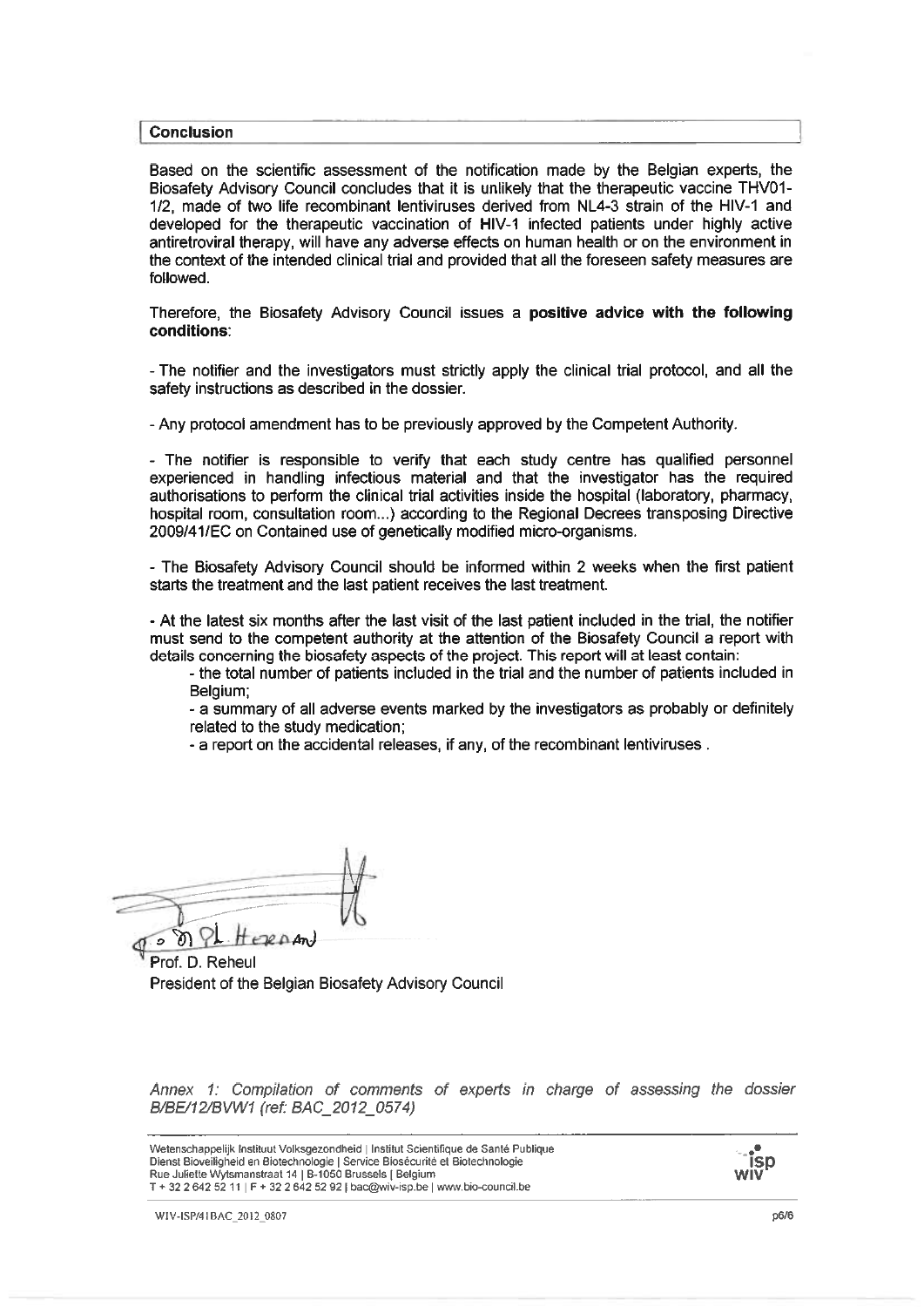#### *07-06-2012*

### **Bioveiligheidsraad Conseil de Biosécurité**



**Secretariaat Secrétariat**

O./ref.: WIV-ISP/41/BAC\_2012\_0574

#### **O./ref.: WIV-ISP/41/BAC\_2012\_0574 Compilation of Comments of Experts in charge of assessing the <br>Email: BAC@wiv-isp.be despite alossior R/RE/12/RVM1 dossier B/BE/12/BVW1**

**Mandate for the Group of Experts:** mandate of the Biosafety Advisory Council (BAC) of 23 April 2012

**Coordinator:** Manu Séverin

**Experts:** Katia Pauwels (WIV-ISP), Anton Roebroek (KUL), Jean-Claude Twizere (ULg), Karen Willard-Gallo (ULB)

**Domains of expertise of experts involved:** Human medicine, virology, lentivirus, design of vectors, therapeutic vaccination, molecular genetics, biosafety, contained use, workers protection **Secretariat (SBB):** Didier Breyer, Martine Goossens, Philippe Herman, Katia Pauwels

### **INTRODUCTION**

Dossier **B/BE/12/BVW1** concerns a notification of the company TheraVectys for deliberate release in the environment of genetically modified organisms other than higher plants according to Chapter II of the Royal Decree of 21 February 2005.

The notification has been officially acknowledged on 04 May 2012 and concerns a clinical trial with THV01-1 and THV01-2, two live recombinant viral vectored vaccines derived from the NL4-3 strain of the HIV-1. The antigen encoded by these vaccines is derived from the HIV-1, clade B. It is composed of clustered epitopes of the Gag, Pol and Nef proteins under the regulation of a THERAVECTYS patented human promoter. These GM-vaccines are developed for use as therapeutic vaccination of patients infected with HIV.

### ♦ **INSTRUCTIONS FOR EVALUATION**

Depending on their expertise, the experts were invited to evaluate the genetically modified organism considered in the notification as regards its molecular characteristics and its potential impact on human health and the environment. The pure medical aspects concerning the efficacy of the medicinal product and its safety for the treated patient are outside the scope of this evaluation.

The comments of the experts are roughly structured as in

- Annex II (principles for the risk assessment) of the Royal Decree of 21 February 2005

- Annex III (information required in notifications) of the Royal Decree of 21 February 2005

- Commission Decision 2002/623/EC of 24 July 2002 establishing guidance notes supplementing Annex II to Directive 2001/18/EC.

Wetenschappelijk Instituut Volksgezondheid | Institut Scientifique de Santé Publique Dienst Bioveiligheid en Biotechnologie | Service Biosécurité et Biotechnologie Rue Juliette Wytsmanstraat 14 | B-1050 Brussels | Belgium T + 32 2 642 52 11 | F + 32 2 642 52 92 | bac@wiv-isp.be | www.bio-council.be



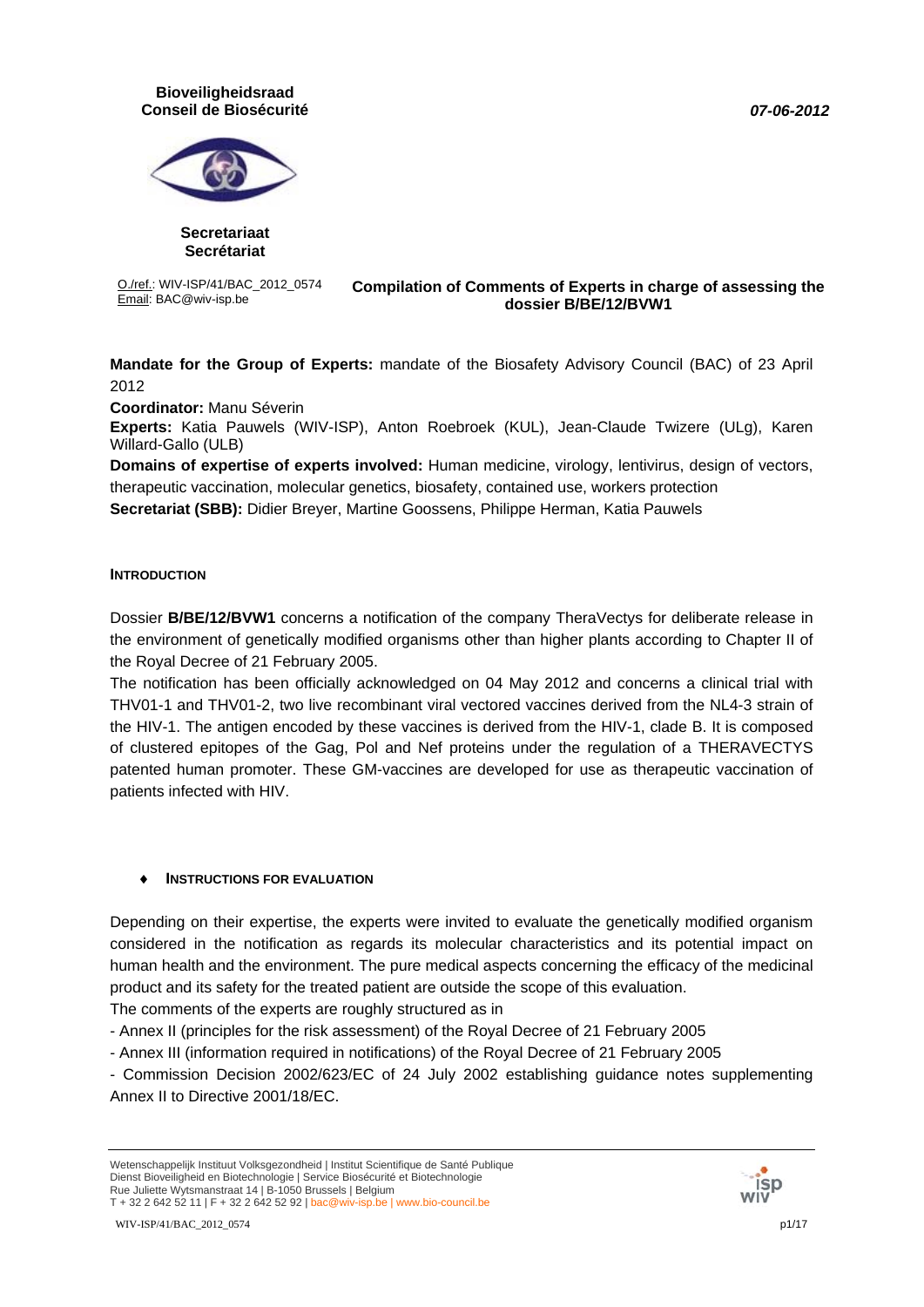#### **List of comments received from the experts**

Remark: The comments below have served as basis for a list of questions that the Competent authority forwarded on 07-06-2012 to the notifier with a request to provide additional information. The comments or remarks highlighted in grey correspond to the questions addressed to the notifier.

**1. INFORMATION RELATED TO THE CHARACTERISTICS OF THE DONOR, THE RECIPIENT OR PARENTAL ORGANISM**

(e.g. possibility of natural transfer of genetic material to other organisms, pathological, ecological and physiological characteristics, indigenous vectors ...)

### *Comment 1*

Has evaluated this item and has no questions/comments

### *Comment 2*

The presence of indigenous vectors has not been adequately addressed in the dossier (see comments under section 5.2). The notifier should comment on:

- the possibility of mobilization of potential integrated HIV-provirus (HIV-1 clade B infected patients)
- the presence of human endogenous retroviruses (HERVs) that may be a source of functional lentiviral sequences capable of recombining with HIV-derived LV.

### *Comment 3*

I would advice Theravectys to do a better job concerning the description of the donor, recipient and parental organism. For instance, pathological characteristics of HIV-1 (donor, parental organism) should be documented in more details. The sentence on paragraph 1, page 12-annex III is not enough to describe the infectivity, virulence and host range of HIV-1. I would suggest some recent review papers on HIV-1 and AIDS: Montagnier, 2010; Fox and Fidler, 2010; Maggiolo, 2009; Williams and Burdo (2009); Gupta and Towers (2009).

*Additional comment from the SBB* 

This remark is pertinent but the information given in the dossier is adequate to perform the *environmental risk assessment.* 

### *Comment 4*

The notifier states that "the probability for the GMOs to encounter wild‐type HIV particles *in vivo*, leading to formation of replication competent viruses, is low because the intended targeted population is patients that have an undetectable level of viraemia (<50copies mL<sup>-1</sup> using standard commercial assays) and thus very low amount of circulating viruses". However, undetectable viremia in the blood is only the tip of the HIV iceberg in infected individuals, with substantial amounts of virus (principally in latently infected but also detected in actively infected CD4 T cells) still present in the various lymphoid tissues of patients on HAART (highly active anti-retroviral therapy). In addition, the notifier's own tests found that after injection in rats the GMO is detectable both at the injection site and in draining lymph



Wetenschappelijk Instituut Volksgezondheid | Institut Scientifique de Santé Publique Dienst Bioveiligheid en Biotechnologie | Service Biosécurité et Biotechnologie Rue Juliette Wytsmanstraat 14 | B-1050 Brussels | Belgium T + 32 2 642 52 11 | F + 32 2 642 52 92 | bac@wiv-isp.be | www.bio-council.be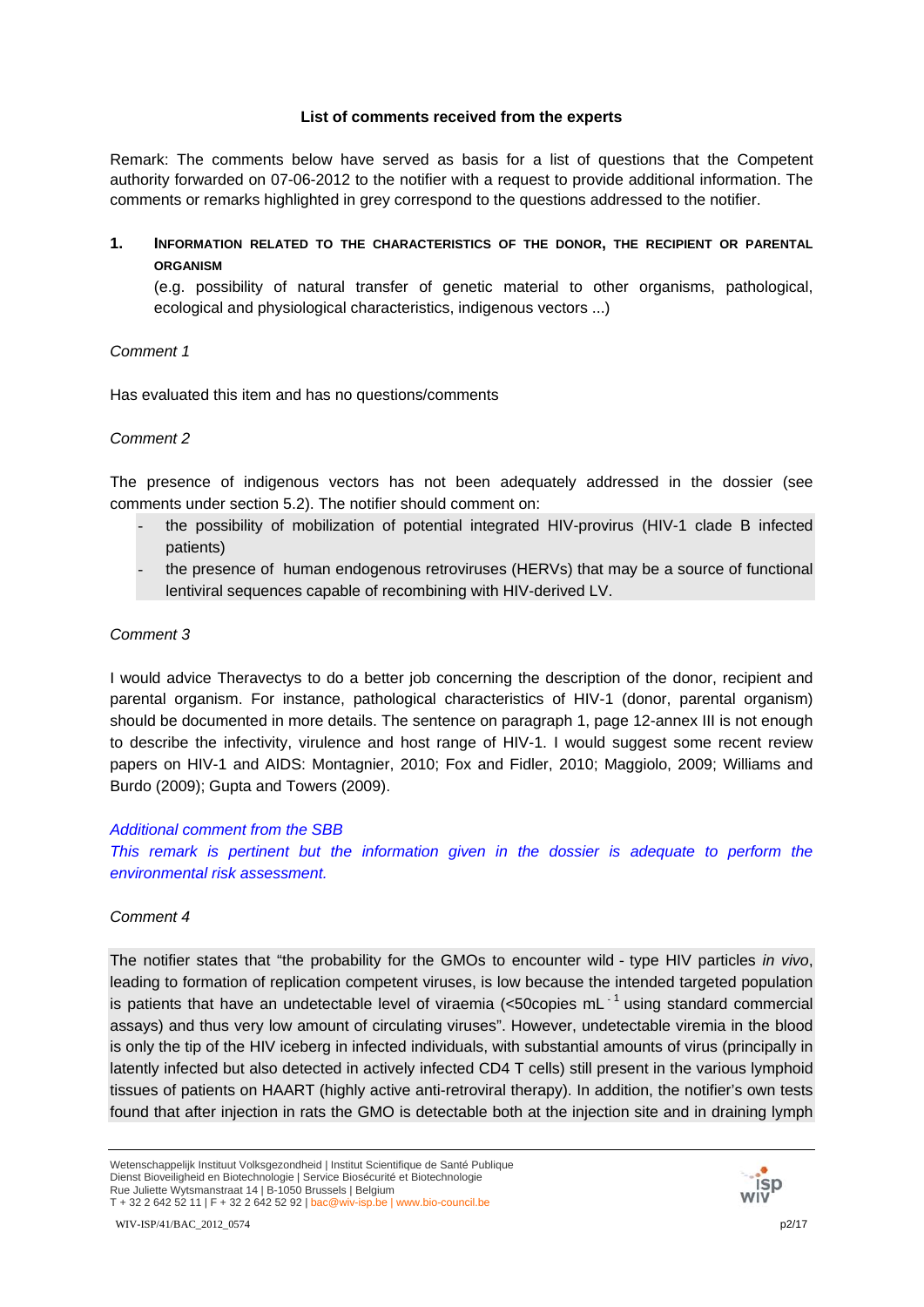nodes (LN). Together, this suggests that recombination to produce a replication competent virus(es) is actually quite probable.

The notifier has chosen a lentiviral vector for their GMOs to target non-dividing cells such as dendritic cells (DC); however, as designed it will not discriminate between cellular subpopulations and thus will also infect other cell types, including both productively and latently HIV-infected CD4 T cells.

Studies have shown that dendritic cells can trap HIV on their surface through DC-SIGN in addition to being infected themselves (da Silva et al., 2011;Venkatachari et al., 2009). The notifier detected vector sequences in the draining LN of injected rats and concluded that they arrived there through migrating DC, although evidence was not provided to show whether these DC (or other migratory leukocytes) are transporting and/or are transduced with the GMO. Based on current knowledge, it is reasonable to anticipate that some of the GMO will be trapped on the surface of immature DC at the injection site and subsequently transported to the LN. Lymph nodes are an important reservoir for HIV, containing productively infected CD4 T cells along with what is thought to be a, if not the, principal reservoir of latently infected CD4 T cells and to a lesser extent infected DC (von Bubnoff, 2012; Watanabe et al., 2011 ; Mens et al., 2010 ; North et al., 2010 ; Mannioui et al., 2009 ; Chun et al., 2008). Therefore, it is not only possible but also probable that LN resident CD4 T cells (uninfected or HIV-infected) will be actively infected with the GMO. This potential is further enhanced by the patients discontinuation of HAART over the 8 week vaccination period (to facilitate transduction and integration of the GMOs), which will create an even more favorable environment for cycles of wild-type HIV reactivation, replication and *de novo* infection of uninfected CD4 T cells in patients.

Thus, based on their own experiments showing that the vector is found in draining lymph nodes the statement above ("the probability for the GMOs to encounter wild-type HIV particles *in vivo*…) is incorrect. There is every reason to believe that the vector will encounter wild-type HIV and that its entry into a latently infected cell will reactivate (or activate) wild-type virus expression in parallel with expression of the vector. This will create an environment with real potential for the production of recombinant viruses (note: the notifier's efforts at codon-optimization and shuffling of the proviral sequences reduces but does not eliminate the risk), with the probability that some could be replication competent. Thus, any new recombinant viruses produced could have the potential for human-tohuman transmission through the same routes as wild-type HIV, making the notifier's statement that "there is no possibility of host to host transmission" incorrect.

This problem is not addressed in the dossier nor is the clinical study designed to assess these parameters. Because there is a possibility (irrespective of the probability) that recombinant viruses will form [potentially including recombinant viruses that increase the replication competence of the GMO through recombination with the wild-type HIV promoter and/or regulatory virus sequences and/or insertion of the vector promoter sequences into wild-type HIV] when the GMOs are administered to HIV-infected individuals whose draining lymph nodes contain significant numbers of HIV-infected CD4 T cells, at the very least further monitoring of these patients is necessary. It is particularly important to determine whether, in HIV-infected humans, the lentiviral sequences persist longer or disseminate further from the injection site than foreseen, to use sensitive approaches to search for recombinant viruses (GMO and HIV) and to the extent possible determine whether there are significant changes in the draining lymph nodes that reflect altered and unanticipated activities of the immune response or HIV.

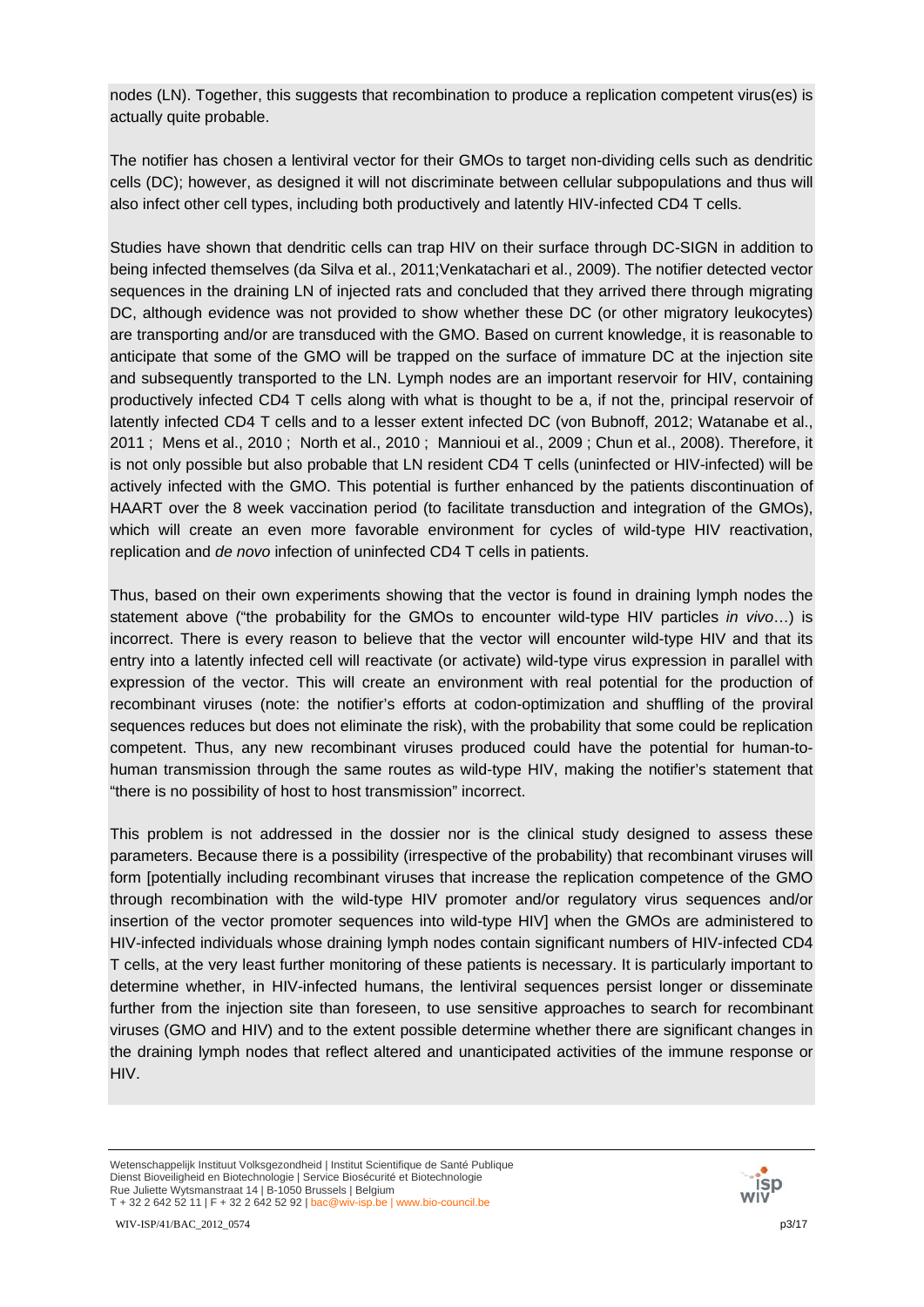Finally, a plan for limiting dissemination of any potential recombinant viruses through safe sex practices by the patient should be detailed. There is an obligation for the notifier to acknowledge the probability that recombinant viruses could be produced in the context of this trial, to investigate this further, and find a responsible solution for insuring that any recombinants are limited to the vaccinated trial recipient.

## **2. INFORMATION RELATED TO THE VECTOR**

(e.g. description, sequence, mobilisation ...)

#### *Comment 1*

Has evaluated this item and has no questions/comments

### *Comment 2*

Has evaluated this item and has no questions/comments

#### *Comment 3*

#Vector1: HEK293 : the reference for this cell line is : Graham et al, 1977.

Page 14, annex III. Item#4: stating that "only the cytoplasmic transcription machinery is solicited to produce the final GMO" is wrong to my opinion. To produce the GMO, viral elements need to be integrated into the genome of a packaging cell line (HEK293 in this case). Integration occurs in the nucleus. For detailed information on lentiviral production, please see Mendenhall et al (2012).

#### #vector2: pFLAP-H01-W

-A detailed construction map should be provided in order to better understand all steps from the NL43 donor to the final vector presented on figure 3.

# *Note from the SBB We do not think that this information is needed to perform the risk assessment.*

### - Minor comment: figure 3 legend: proviral **DNA** and not **RNA**

**-**coding sequences: what sequences of Gag, Pol and Nef were cloned into the vector? For instance, cytotoxic T lymphocytes epitope sequences that have been removed should be indicated. Codon optimisation should also be described and shown on a figure. What sequences were added to optimise protein expression?

-The characteristics of the promoter should be described. Is it a strong or weak promoter as compared to the 5'LTR of HIV-1? What inducible sequences are present in that promoter? Is the promoter specific to a given cell type? (dendritic, macrophages, T cell,…)

-Page 16 annex III #4: the first sentence should be corrected as follows: The pFLAP - H01 - W plasmid will be principally **transcribed** into one **viral** RNA molecule….

### *Comment 4*

Has evaluated this item and has no questions/comments

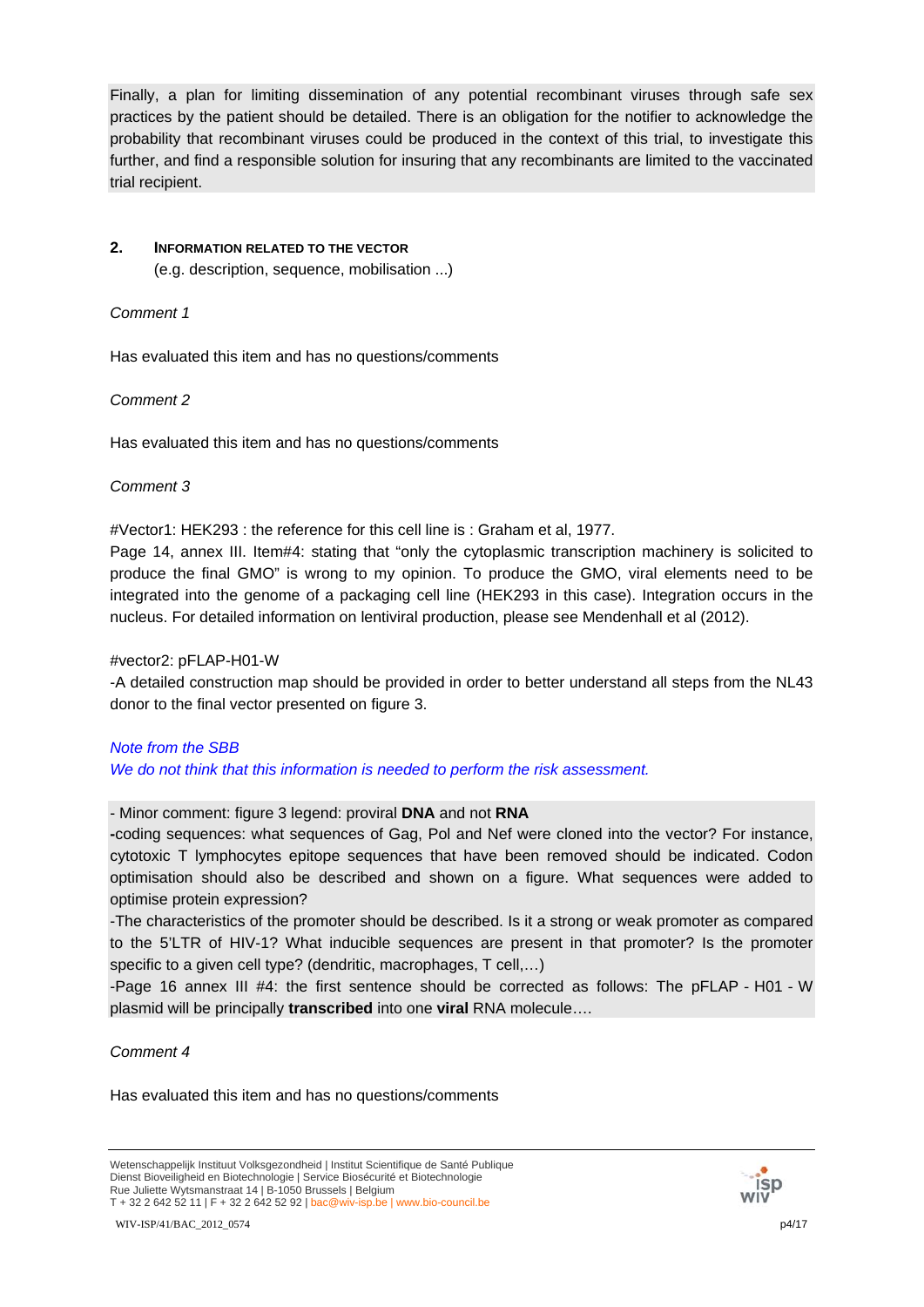#### **3. INFORMATION RELATED TO THE CHARACTERISTICS OF THE GMO**

#### **3.1. Information related to the genetic modification**

(e.g. methods used for the modification, description of the insert/vector construction ...)

#### *Comment 1*

Has evaluated this item and has no questions/comments

#### *Comment 2*

Both lentiviral vectors encode the same transgene derived from HIV - 1, composed of clustered peptides and epitopes of the HIV‐1 clade B, Gag, Pol and Nef proteins under the regulation of a THERAVECTYS patented human promoter. According to the notifier the promoter is devoid of any enhancer sequence and is inducible at a basal level in all cells.

The notifier is asked to better document the characteristics of the promoter sequence in terms of its potential homology with wild type HIV sequences, its potential to enhance recombination occurrence or its potential to activate sequences which are upstream or downstream the LTR sequences (insertional activation). Although deletion of the U3 region elements can reduce the risk associated with enhanced expression of genes surrounding the integrated vector genome, the internal enhancer and promoter required for transgene expression continue to pose a relevant risk of transactivation and therefore need to be carefully chosen. Cellular (internal) promoters are weaker insertional mutagens compared to retroviral promoters and using lineage or tissue specific promoters can potentially increase biosafety (Zychlinski et al., 2008).

Another comment refers to the deletion of the U3 region: the risk of mobilization is reduced with SIN vectors, however on should keep in mind that studies have shown that mobilization is not totally eliminated (Grunwald et al., 2004; Logan et al., 2004; Hanawa H. et al., 2005).

As a conclusion, the above mentioned reflections should be part of the risk assessment of the use of the GMO. However, it could be considered that it is very unlikely that these considerations will alter the conclusions of the environmental risk assessment : even in the worst-case scenario that RCL particles will be generated, the risk for the human population is not higher compared to the risks that HIVpatients may present for the human population.

#### *Comment 3*

-Page 19, #1, sentence 3: please replace "is identical" by "corresponds": the plasmid sequence is a DNA, the genetic material inside a lentivirus is a RNA sequence.

-A figure describing the cloning strategy should be provided along with figure 3. *Note from the SBB We do not think that this information is needed to perform the risk assessment.* 

-Please specify what cells were transduced to verify the GMO and the relevance of that cell line (dendritic?, macrophage?)

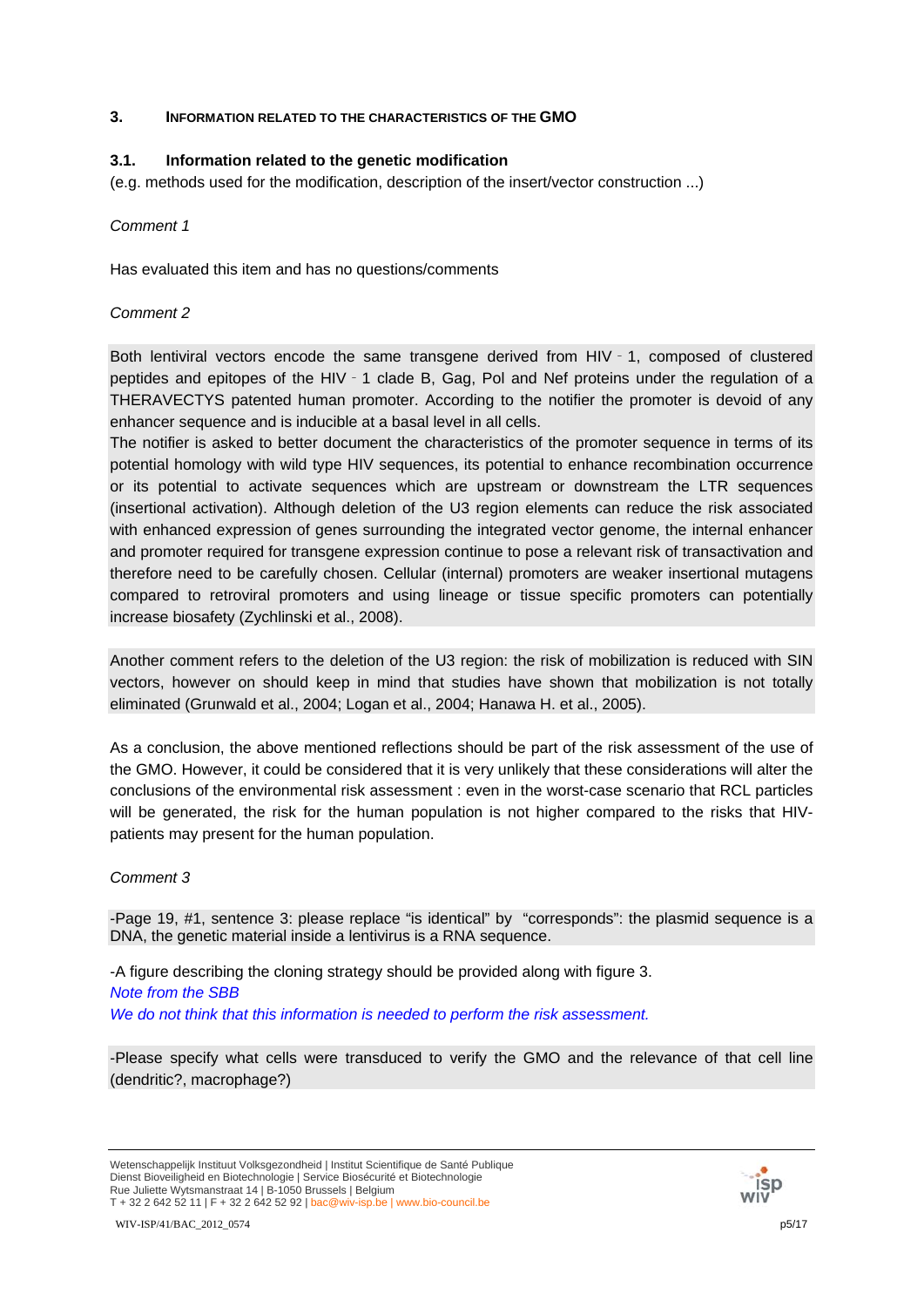Has evaluated this item and has no questions/comments

### **3.2. Information on the molecular characteristics of the final GMO**

(e.g. number of copies of the transgenes, phenotypic and genetic stability of the transgenes, expression of the new genetic material, re-arrangements in the genome, inclusion or suppression of genetic material ...)

### *Comment 1*

Has evaluated this item and has no questions/comments

### *Comment 2*

Has evaluated this item and has no questions/comments

### *Comment 3*

Page 22 d. The rate and level of protein expression from the GMO should be verified at least in cell culture by infecting human cell lines (macrophages, dendritic cells or T lymphocytes). This experiment will also allow verification of the activity of the expressed polyprotein. Question: What the notifier means by "non-functional" polyprotein?

### *Comment 4*

A number of modifications have been made to the HIV backbone used as the lentiviral vector for these GMOs to reduce the risk of homologous recombination with wild-type HIV. While they decrease the probability of recombination with wild-type HIV they do not remove the possibility that this can occur. Therefore, this alone is not sufficient to insure containment of the GMOs to the trial recipient.

## **3.3. Considerations for human, animal or plant health**

(e.g. invasiveness and virulence, toxic or allergenic effects, possibility of survival outside of receiving host, other product hazards ...)

### *Comment 1*

Has evaluated this item and has no questions/comments

### *Comment 2*

The notifier states on p12 of Annex IIIA that the recipient organisms (the modified lentiviral vector in this case) are not considered pathogenic or harmful. While it could be agreed that the GMO is not pathogenic, it may present some insertional mutagenesis harm to the patient. However, I agree that the risk for the human population, animal health or plant health is negligible as the GMO is replication deficient, no GMO shedding was observed in body fluids (cfr. biodistribution studies using

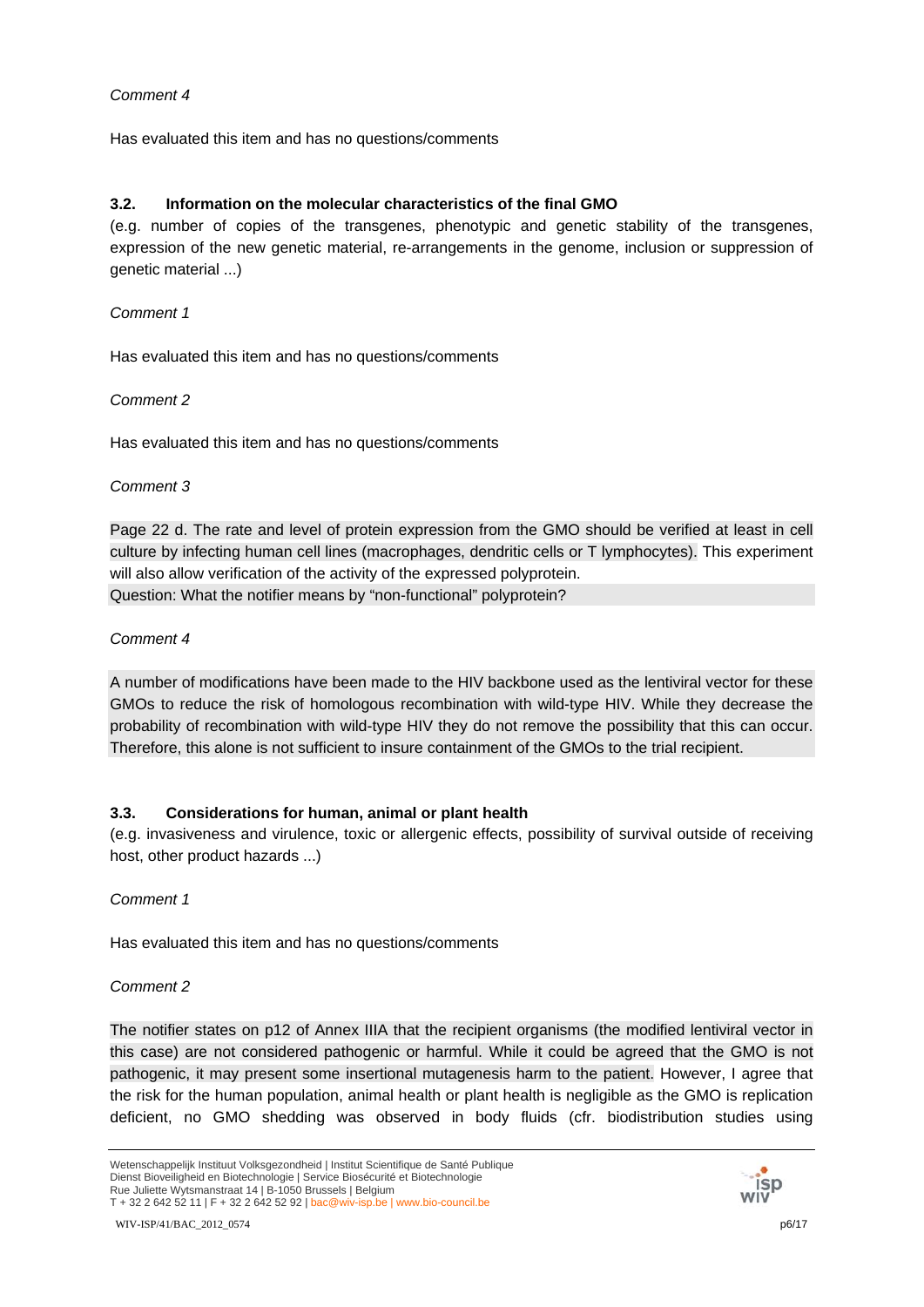intramuscular injection in rats) and in the worst case scenario that generation of replication competent lentiviruses would occur, the risk would not be comparable to the risk that HIV-patients present for the human population.

### *Comment 3*

Has evaluated this item and has no questions/comments

*Comment 4*

See point 1.

## **4. INFORMATION RELATING TO THE CONDITION OF RELEASE**

(e.g. description of the activity, quantities of GMO to be released, workers protection measures, elimination of any contaminating material in the preparation of the GMO stock, elimination of the GMO at the end of the experiment ...)

*Comment 1*

Unlike in the Summary (2011-006260-52\_SNIF\_BE\_V1.0, page 33) and the Technical Dossier\_AnnexeIII (2011-006260-52\_ANNEXIII\_BE\_V2.0, page 41), the Personnel\_Instruction (2011-006260-52 Personnel instruction ENG BE V1.0) does not contain any detailed description of the procedure how to treat contaminated syringes, needles, bandages and cottons. This omission should be corrected, especially since also the handling of the left-over product and dilution vials is described in detail in order to enable proper returning to the manufacturer for future destruction.

*Comment 2*

Has evaluated this item and has no questions/comments

*Comment 3*

Has evaluated this item and has no questions/comments

### *Comment 4*

It seems to be an unnecessary risk to have the trial centers store partially used, expired or empty vials for their ultimate return to the notifier. These vials could be inadvertently broken, releasing the GMOs into the immediate vicinity or inoculating an unsuspecting individual cut by the broken vial. These centers treat HIV-infected patients and therefore they have adequate procedures for the removal and destruction of biologically hazardous materials. Immediate on site disposal after the patient is injected is the most prudent approach for dealing with residual material. Unopened, unused vials that are still usable could ultimately be returned to the notifier for their future use.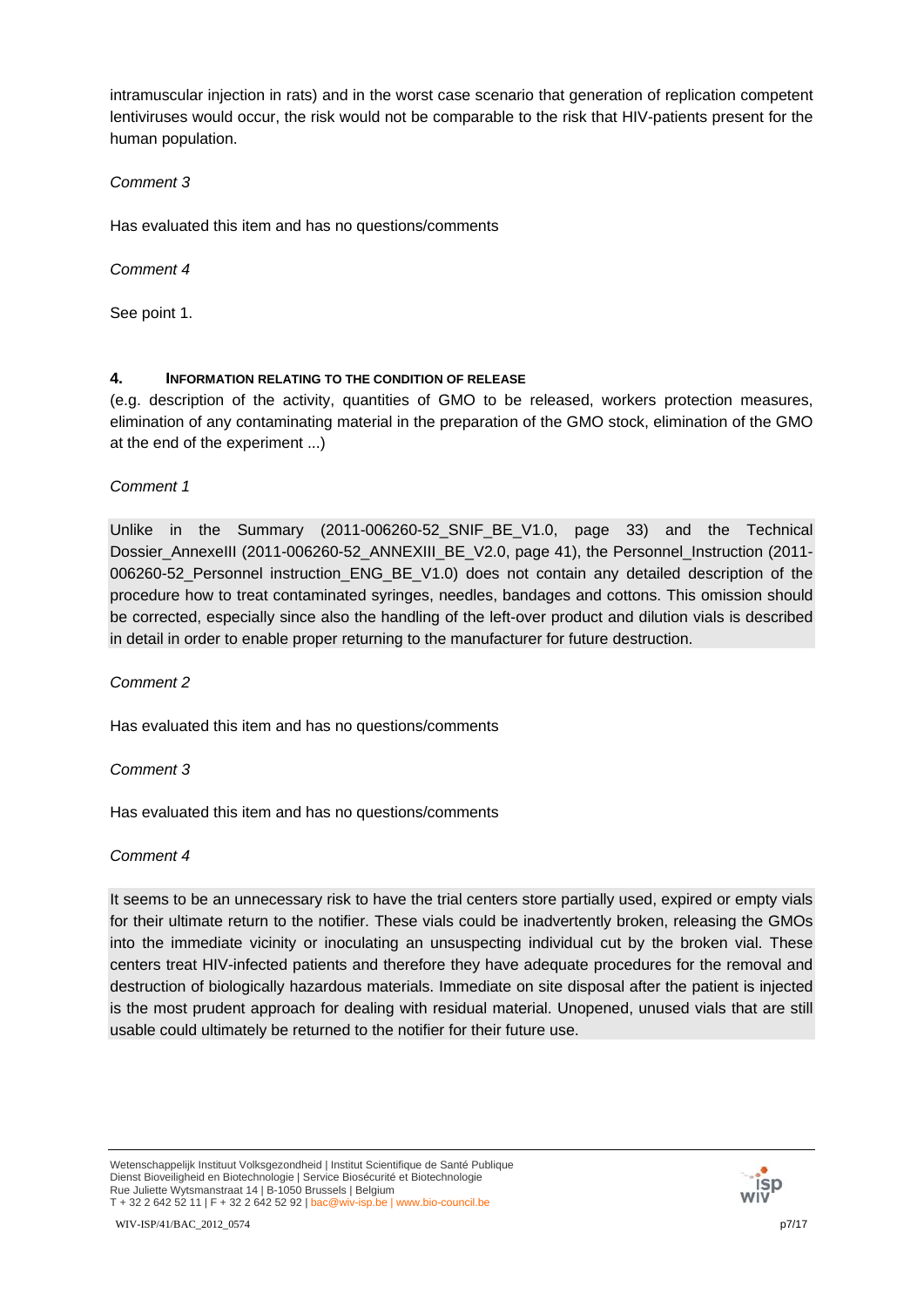- **5. INFORMATION RELATED TO THE RISKS FOR THE ENVIRONMENT AND HUMAN HEALTH**
- **5.1. Information on spread ("shedding") of the GMO from the treated patient/animal to other persons/animals or to the environment (including indirect/delayed effects due to vertical transmission to offspring).**
- (e.g. genetic transfer capability, routes of biological dispersal, target organisms ...)

Has evaluated this item and has no questions/comments

### *Comment 2*

Has evaluated this item and has no questions/comments

### *Comment 3*

-Question 1:

Did the notifier check for potential hypersensitivity responses against VSV-G envelope as it has been shown in other studies? Maloy et al (2000).

-Question 2:

The GMO will express part of NEF to induce immune response. I do not know, from the documents examined, whether or not Nef biological effects are observed from the expressed polyprotein. For instance, did the notifier verify, at least in cell culture, the following NEF effects: CD4, CD8, and MHC class I down-regulation, T cell killing, altered T-cell signaling and activation, and enhanced viral infectivity? See these reference for review on NEF: Zou et al. (2012), Hanna et al. (2006); Stove and Verhasselt (2006).

## *Comment 4*

If no recombination occurs between the GMO and HIV, then spread is unlikely. However, the possibility that recombination could occur (see point 1) means that safe sex practices by the vaccinated patient need to be detailed and explained. The studies they performed in rats investigated the GMOs activities in a non-HIV environment. The fact that they found the vector travels to the draining lymph node in uninfected rats is of considerable concern since this creates a real potential for the vector to travel to draining LN in HIV-infected patients where it will encounter infected CD4 T cells, ultimately creating a potential for wider dispersion of the vector itself and/or production of recombinant lentiviruses derived from HIV and the GMO.

**5.2. Information on possible effects on human health resulting from interactions of the GMO and persons working with, coming into contact with or in the vicinity of the GMO release (carekeepers, patient relatives, immunocompromised people ...).** 

### *Comment 1*



Wetenschappelijk Instituut Volksgezondheid | Institut Scientifique de Santé Publique Dienst Bioveiligheid en Biotechnologie | Service Biosécurité et Biotechnologie Rue Juliette Wytsmanstraat 14 | B-1050 Brussels | Belgium T + 32 2 642 52 11 | F + 32 2 642 52 92 | bac@wiv-isp.be | www.bio-council.be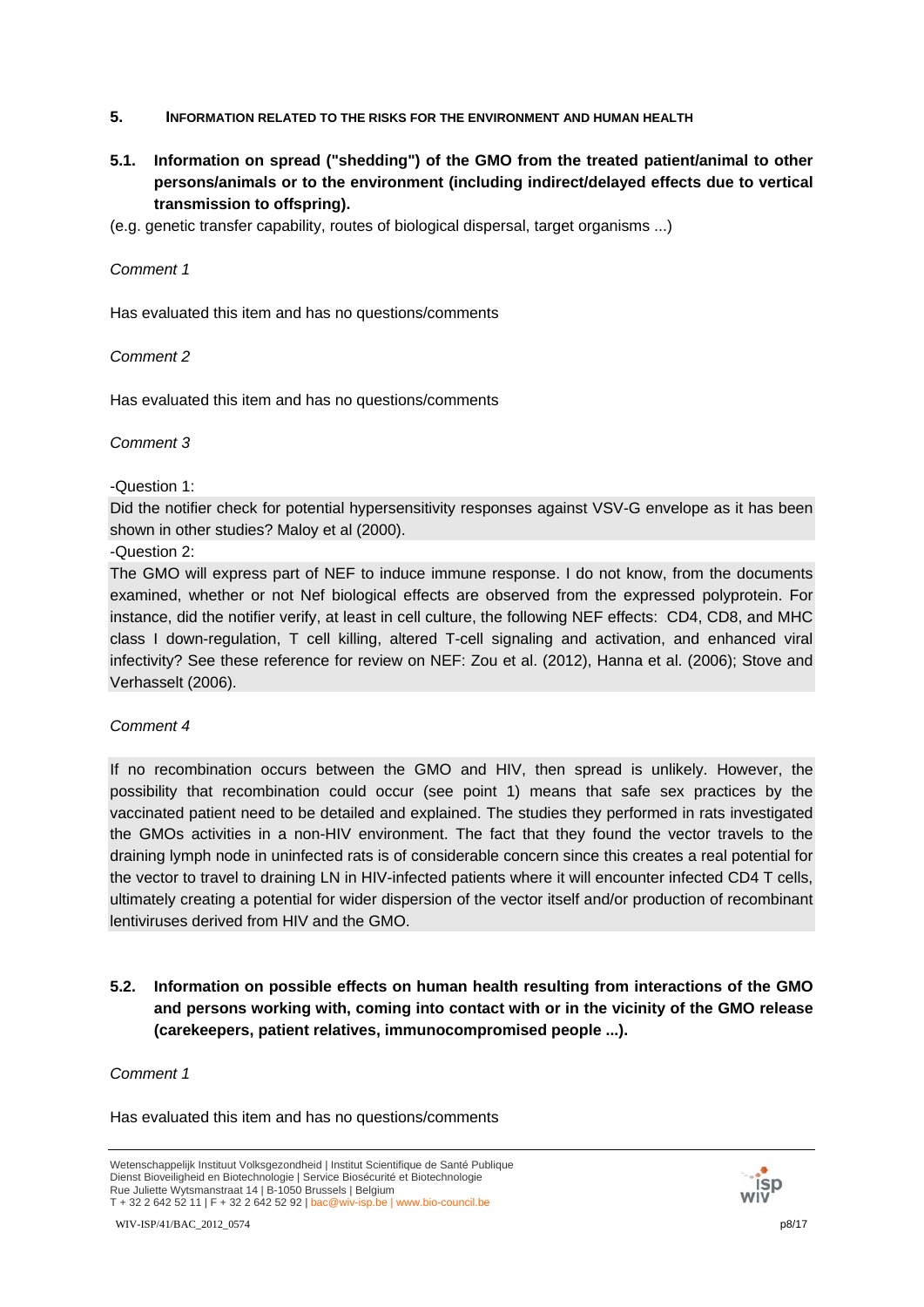The probability of generation of recombinant competent lentiviral particles has been minimized due to the use of the accessory genes of the vector, the splitting of viral sequences on separate plasmids and the deletion of promoter and enhancer elements in the transfer vector itself. The notifier concludes that the probability for the GMOs to encounter wild - type HIV particles *in vivo*, leading to formation of replication competent viruses, is extremely low because the intended targeted population are patients that have an undetectable level of viraemia (<50 copies mL $^{-1}$  using standard commercially assays) and thus have a very low amount of circulating viruses. However, the following considerations related to the post release transfer of genetic material from indigenous organisms to the GMOs have not been addressed by the notifier :

- Although viraemia level is undetectable in the patients enrolled, it does not preclude the possibility of mobilization of integrated HIV-provirus, thereby leading to an increased probability of interaction with circulating wild-type viruses and potential of complementation or recombination. Findings of the first clinical trial using LV have actually revealed mobilization of lentiviral vector sequences in patients with chronic HIV infection (Modlich et al., 2009).
- Second, some human endogenous retroviruses (HERVs) have sequences that are recognized by HIV-1Rev after HIV-1 infection in a permissive cell, thereby promoting nuclear export of the HERV transcripts in these cells [Yang et al., 1999]. Moreover, RNA derived from HERVs is detectable in the plasma of HIV-1-infected individuals [Contreras-Galindo R et al., 2006a; Contreras-Galindo R et al., 2006b; Garrison et al. 2007] supporting the view that significant protein coding capacity and activity potential still exist for these endogenous retroviruses. Hence, the possibility that HERV are a source of functional lentiviral sequences capable of recombining with HIV-derived LV should be addressed.
- Third, the transgenes delivered by the LV particles warrants particular consideration. Despite the fact that the transgene is composed of a cluster of short peptides (epitopes) of the HIV-1 Gag, Pol and Nef proteins devoid of any functionality, the presence of additional wild-type sequences should be assessed in terms of increased amount of homologous sequences with HIV-1 and hence increased probability of recombination. The notifier is requested to comment on this.

However, notwithstanding that these reflections should be part of the risk assessment of the use of the GMO, it is very unlikely that these considerations will alter the conclusions of the **environmental** risk assessment: even in the worst-case scenario that RCL particles will be generated, the risk for the human population is not higher compared to the risks that HIV-patients may present for the human population.

### *Comment 3*

Has evaluated this item and has no questions/comments

### *Comment 4*

See point 1 concerning the practice of safe sex.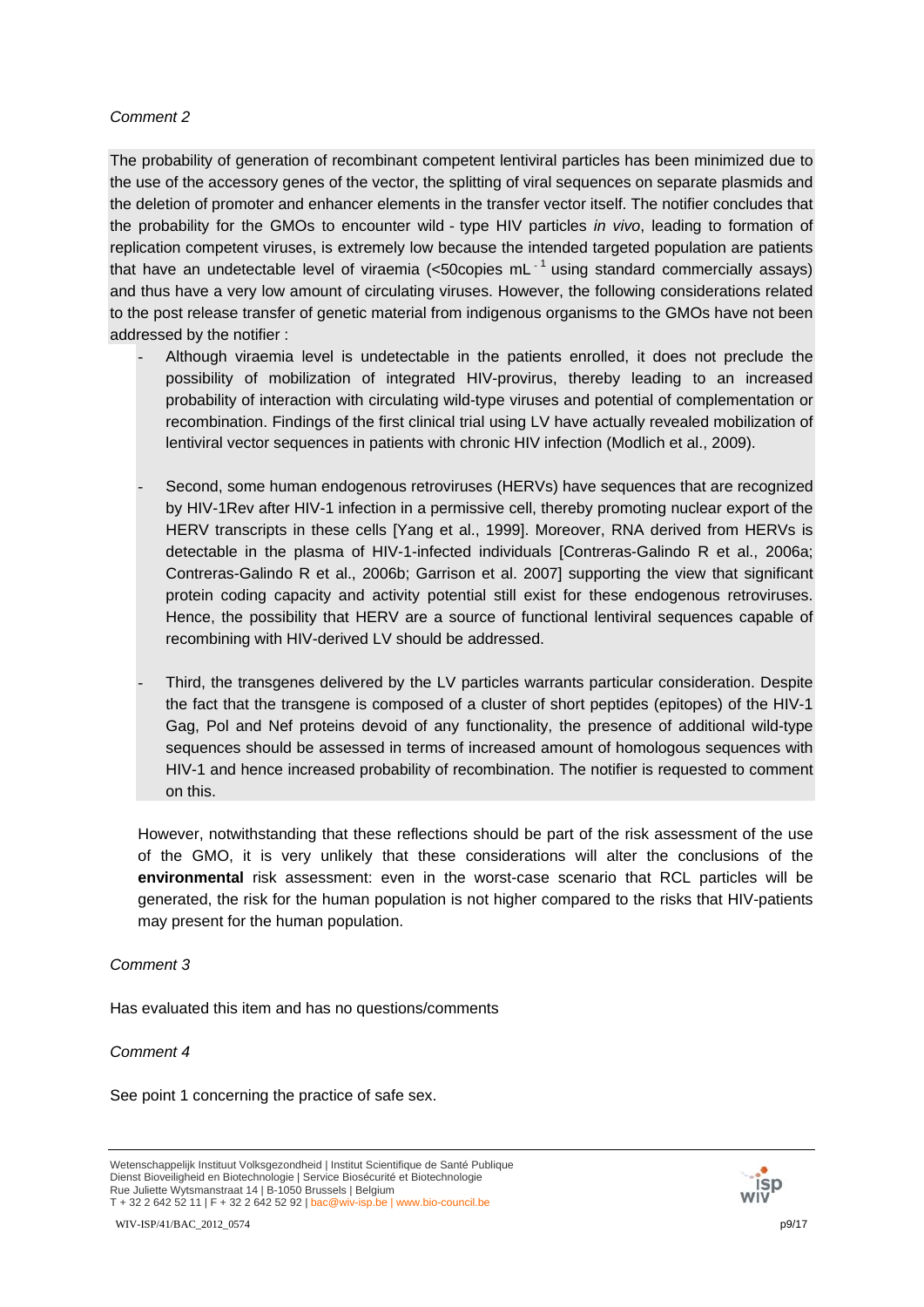### **5.3. Information on possible effects on animal health or on the environment.**

### *Comment 1*

Has evaluated this item and has no questions/comments

*Comment 2*

Has evaluated this item and has no questions/comments

*Comment 3*

Has evaluated this item and has no questions/comments

*Comment 4*

Has evaluated this item and has no questions/comments

# **5.4. Information on selective advantages or disadvantages conferred to the GMO compared to the parental organism.**

*Comment 1*

Has evaluated this item and has no questions/comments

*Comment 2*

Has evaluated this item and has no questions/comments

*Comment 3*

Has evaluated this item and has no questions/comments

*Comment 4*

Has evaluated this item and has no questions/comments

## **5.5. Information on the possibility of the GMO to reconvert to his wild type form and possible consequences for human health or the environment.**

*Comment 1*



Wetenschappelijk Instituut Volksgezondheid | Institut Scientifique de Santé Publique Dienst Bioveiligheid en Biotechnologie | Service Biosécurité et Biotechnologie Rue Juliette Wytsmanstraat 14 | B-1050 Brussels | Belgium T + 32 2 642 52 11 | F + 32 2 642 52 92 | bac@wiv-isp.be | www.bio-council.be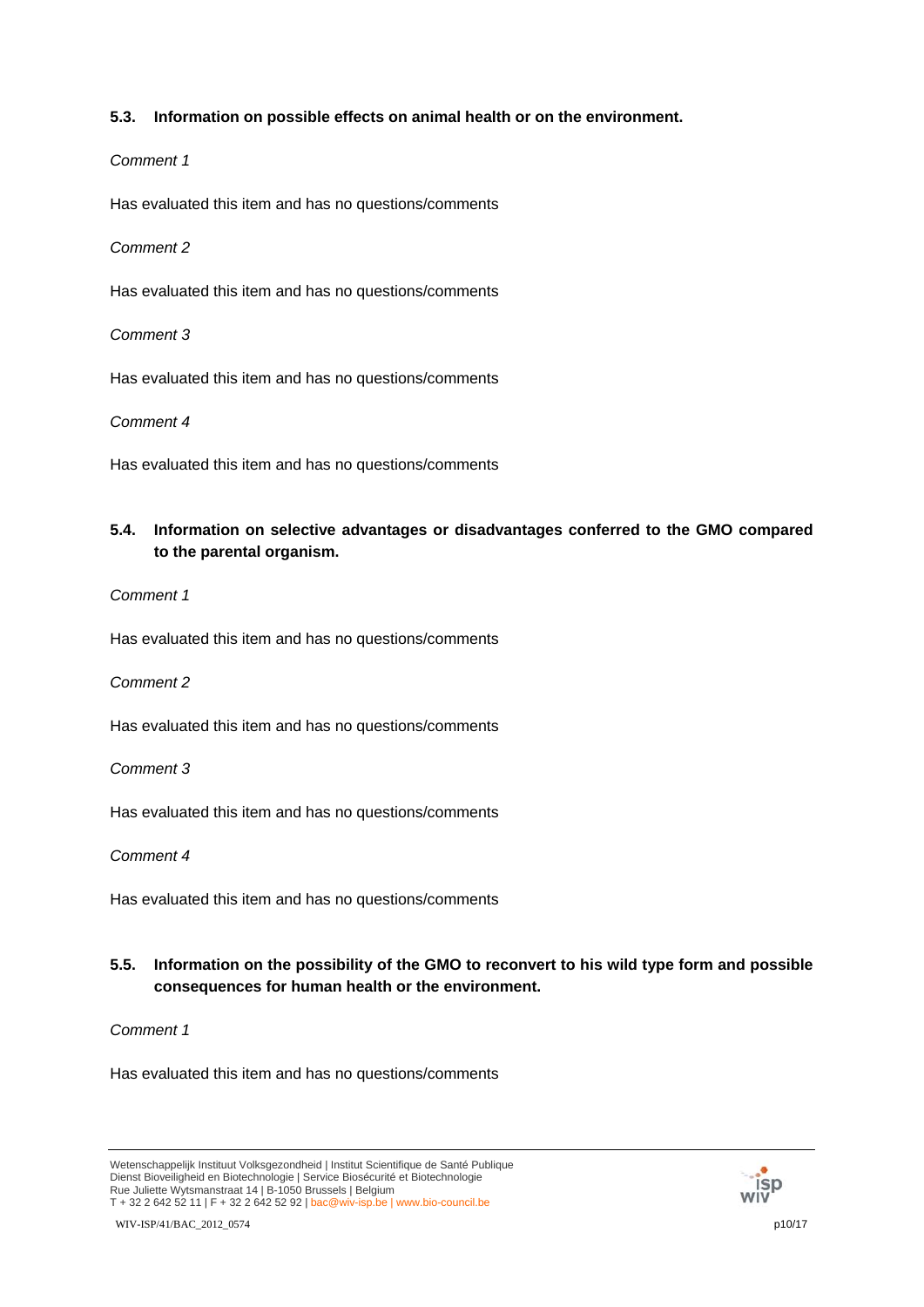The presence of indigenous vectors has not been adequately addressed in the dossier (see comments under section 5.2). The notifier should comment on:

- the possibility of mobilization of potential integrated HIV-provirus (HIV-1 clade B infected patients)
- the presence of human endogenous retroviruses (HERVs) that may be a source of functional lentiviral sequences capable of recombining with HIV-derived LV.

### *Comment 3*

Has evaluated this item and has no questions/comments

*Comment 4*

See point 1.

**5.6. Information on the possibility of the GMO to exchange genetic material with other microorganisms and possible consequences for human health or the environment.** 

### *Comment 1*

Has evaluated this item and has no questions/comments

### *Comment 2*

Has evaluated this item and has no questions/comments

*Comment 3*

Has evaluated this item and has no questions/comments

### *Comment 4*

The potential to recombine with wild-type HIV is discussed in point 1.

**5.7. Information on the possibility of gene transfer to other organisms and about the selective advantages or disadvantages conferred to those resulting organisms (possible consequences for human health or the environment).** 

# *Comment 1*



Wetenschappelijk Instituut Volksgezondheid | Institut Scientifique de Santé Publique Dienst Bioveiligheid en Biotechnologie | Service Biosécurité et Biotechnologie Rue Juliette Wytsmanstraat 14 | B-1050 Brussels | Belgium T + 32 2 642 52 11 | F + 32 2 642 52 92 | bac@wiv-isp.be | www.bio-council.be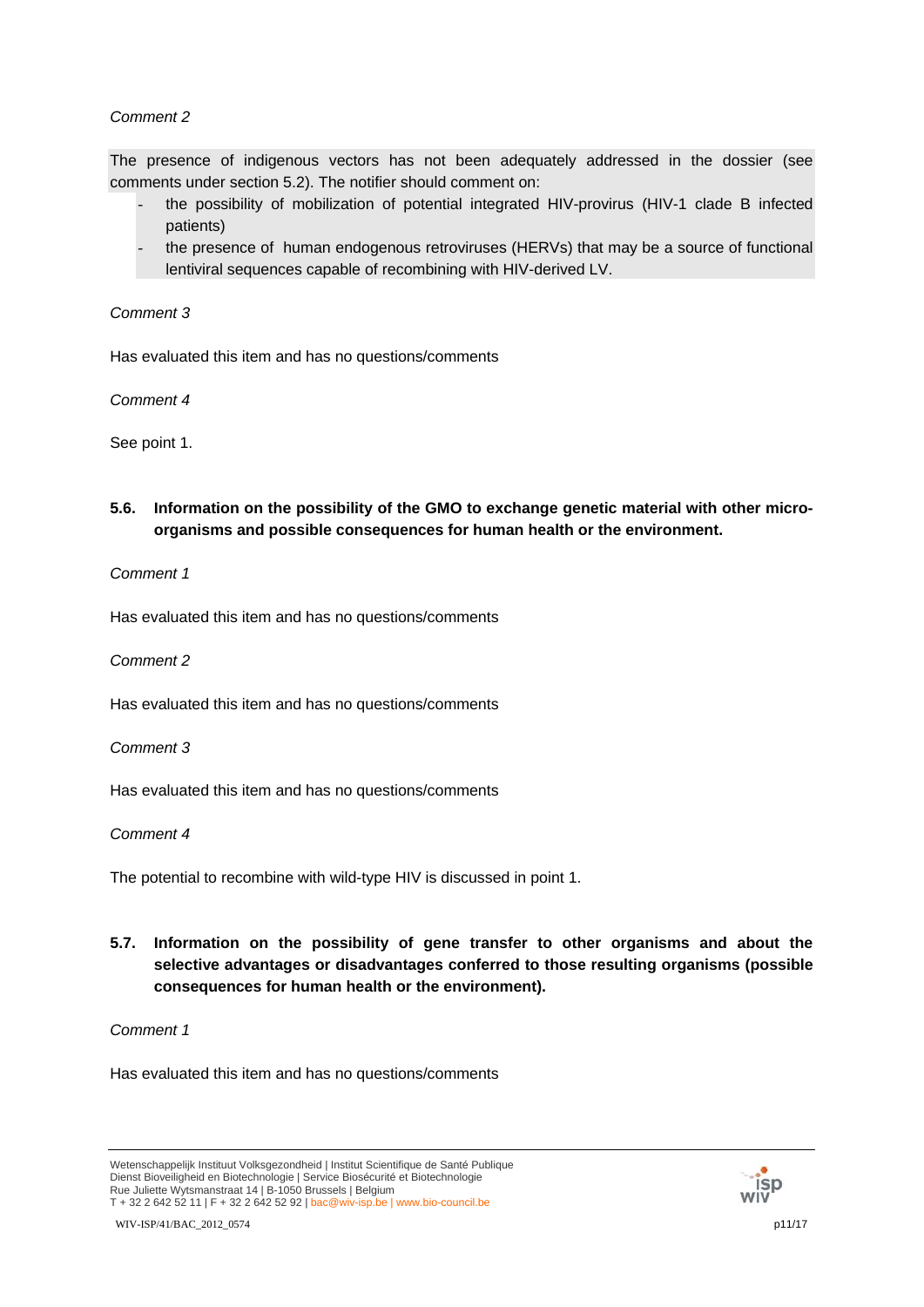Has evaluated this item and has no questions/comments

### *Comment 3*

Has evaluated this item and has no questions/comments

### *Comment 4*

Transmission of any recombinant HIV viruses would be via the known mechanisms for this virus and need to be addressed.

### **6. INFORMATION RELATED TO THE MONITORING, SURVEILLANCE AND CONTROL, WASTE TREATMENT AND EMERGENCY PLANS PROPOSED BY THE APPLICANT**

# **6.1. Monitoring plan proposed by the notifier and possibility to identify the occurrence of non-anticipated adverse effects.**

(adequation between the monitoring plan and risks identified during the risk assessment, when appropriate measures to minimize the potential risks to offspring ...)

### *Comment 1*

Has evaluated this item and has no questions/comments

*Comment 2*

Has evaluated this item and has no questions/comments

*Comment 3*

Has evaluated this item and has no questions/comments

*Comment 4*

See point 1.

## **6.2. Surveillance and control of the release**

(adequation between the procedures to avoid and/or minimise the spread of the GMO and risks identified during the risk assessment...)

*Comment 1*



Wetenschappelijk Instituut Volksgezondheid | Institut Scientifique de Santé Publique Dienst Bioveiligheid en Biotechnologie | Service Biosécurité et Biotechnologie Rue Juliette Wytsmanstraat 14 | B-1050 Brussels | Belgium T + 32 2 642 52 11 | F + 32 2 642 52 92 | bac@wiv-isp.be | www.bio-council.be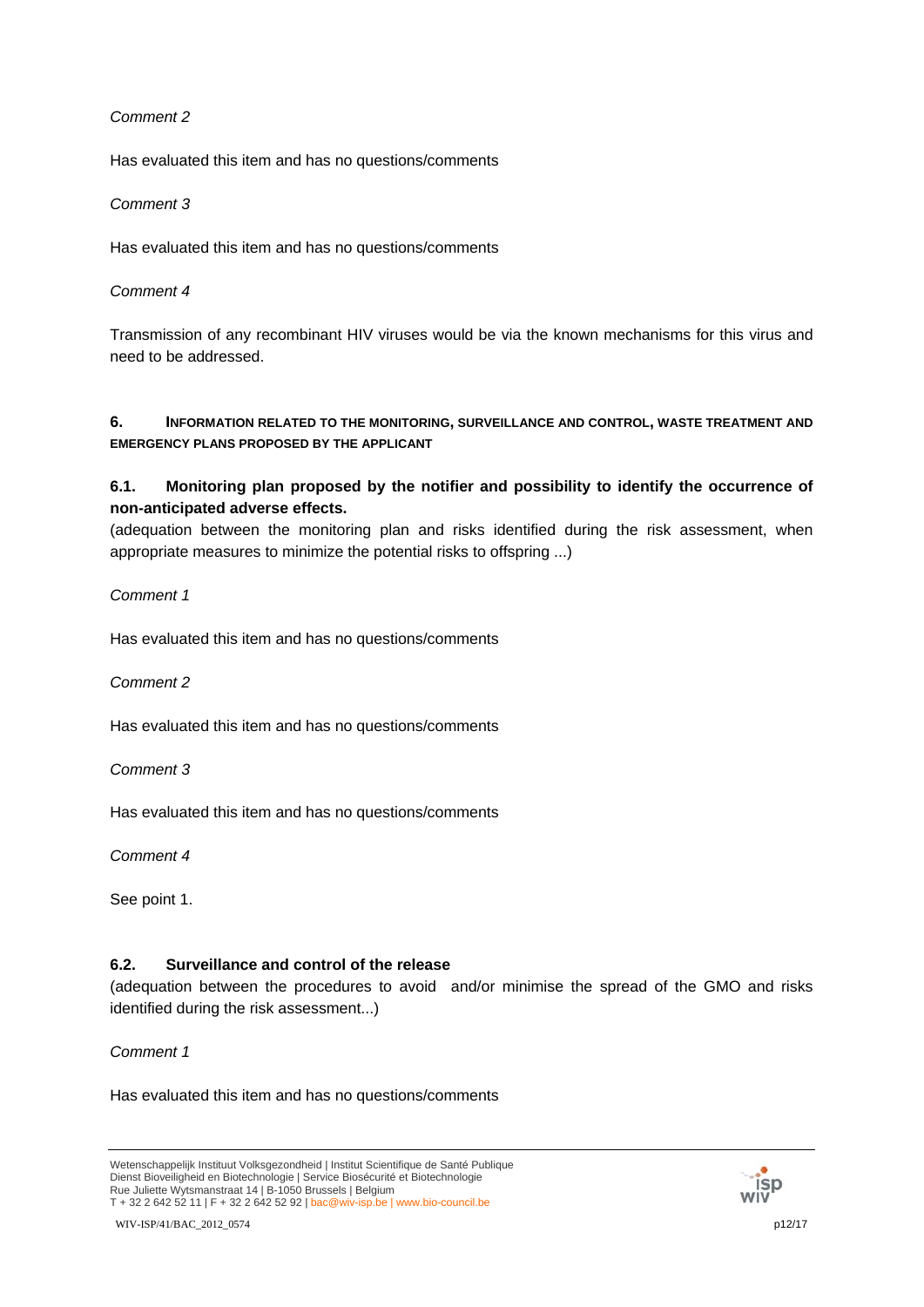Has evaluated this item and has no questions/comments

*Comment 3*

See point 1.

### **6.3. Information on the waste generated by the activity and its treatment.**

(e.g. type of waste, amount ...)

*Comment 1*

Has evaluated this item and has no questions/comments

*Comment 2*

In the personnel instruction, no further information is provided as regards the precautionary measures taken during administration (use of a safety needle, use of inactivating solution to disinfect surfaces immediately after administration (e.g. specific measures adopted to inactivate the presence of LV particles not injected but remaining on the skin, the inoculation site should be thoroughly cleaned), prophylaxis for the personnel, …).

In the SSI the notifier recommends to use ' a hood (such as a safety cabinet) when handling the THV01-1 and THV01-2 vaccines. A hood is not the right containment to prevent unintentional release of the GMO in the environment. The word "hood" that may confuse the staff should be deleted and it should be stressed that, if available, a biological safety cabinet (BSC) should be used,

While emergency procedures described encompasses a procedure after accidental needle stick injury, it is also important to emphasize on the importance of avoiding needle stick injury. How exactly needles are disposed? Are safer engineered needles or needless systems employed? How personnel is informed that recapping should be avoided? The personnel instruction should detail these issues and provide more clear instructions.

Personnel instructions regarding waste and biohazard signs should also be more detailed.

This is also the case for the instructions in case of accidental spill (annex III, p 42)/

For skin and eye contamination with/without injury it is prescribed to wash immediately and abundantly with tap water. Although there are waste and decontamination measures taken in general, there is no specific procedure in case of incident. For example the first step in case of skin contamination has to be soaking up all liquid with absorbent paper or other material (with appropriate inactivation afterwards), then decontaminate the skin (which product, contact time?) and then rinse with water. This to minimize the release of GMO into the environment. Contaminated clothes and used paper to absorb the most concentrated IMP must be disposed or inactivated as infectious material.

In case of eye contamination the washing product has to be collected and inactivated before disposing.

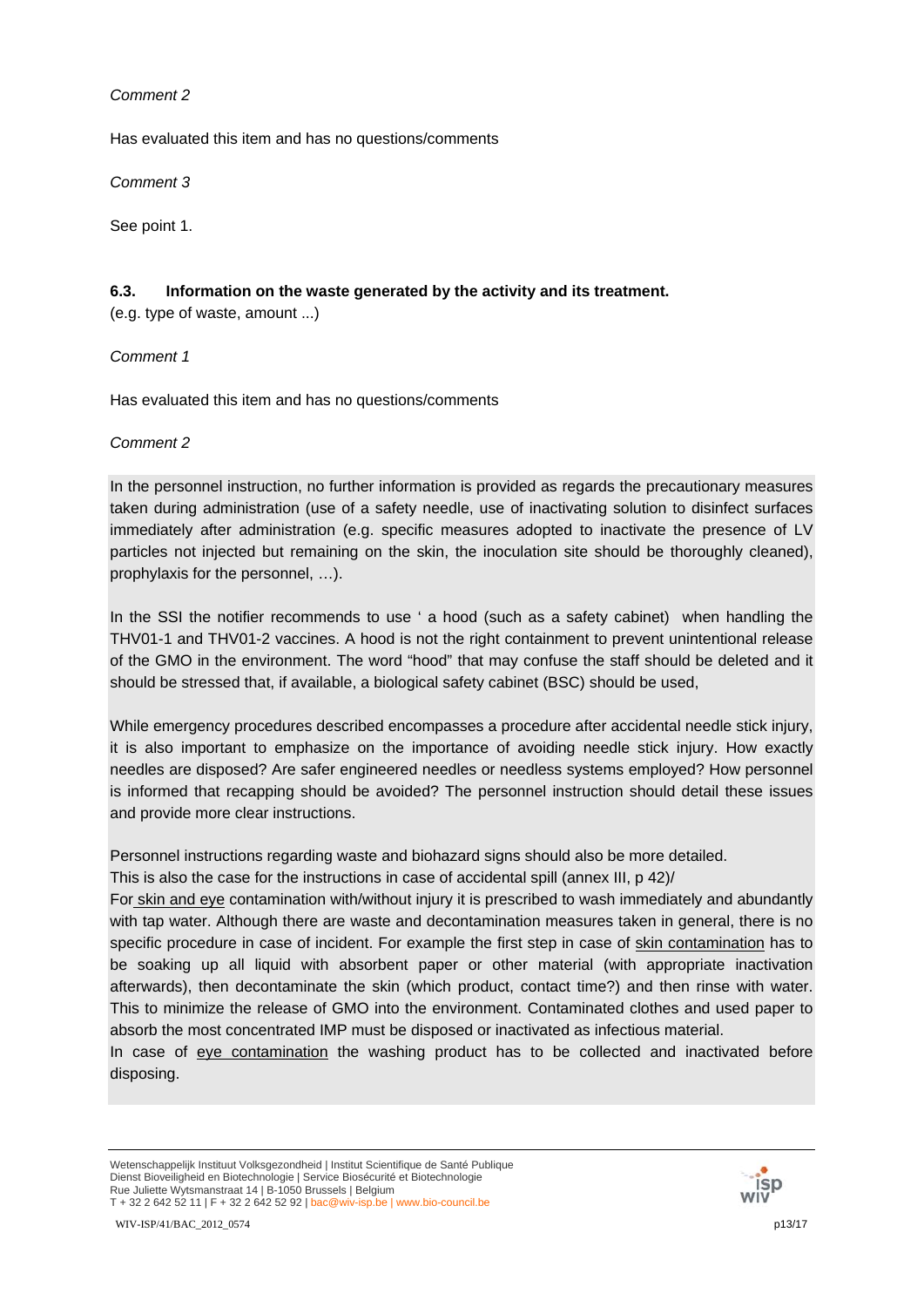In the instructions in case of accidental spill (annex III, p 42), different concentrations of bleach are recommended. As bleach may vary in the percentage of sodium hypochlorite, which is the active component in bleach, the notifier is requested to further specify the recommended concentration in terms of percentage sodium hypochlorite.

See also comment in section 6.4.

**Taking into account the above remarks, the notifier is asked to submit an amended personnel instruction document and is asked to further complete the description of the methods and procedures for controlling GMOs in case of unexpected spread.**

*Comment 3*

Has evaluated this item and has no questions/comments

## **6.4. If applicable, information on the emergency plan(s) proposed by the notifier.**

*Comment 1*

Has evaluated this item and has no questions/comments

## *Comment 2*

In the instructions in case of accidental spill (annex III, p 42), different concentrations of bleach are recommended. As bleach may vary in the percentage of sodium hypochlorite, which is the active component in bleach, the notifier is requested to further specify the recommended concentration in terms of percentage sodium hypochlorite.

## *Comment 3*

The instructions for personnel (preparation and injection of the GMO) do not include any information on follow up procedures for accidental exposure by needle stick, broken vial, contamination of the eyes, etc.). Follow up medical assessments (including precautions, potential interactions, effect on pregnancy, etc.) and their duration for an injured healthy care worker should be detailed in this instruction file.

## **6.5 Information related to the identification of the GMO and the detection techniques**

(e.g. identification methods and detection techniques, sensitivity, reliability and specificity of the proposed tests ..)

### *Comment 1*

Has evaluated this item and has no questions/comments

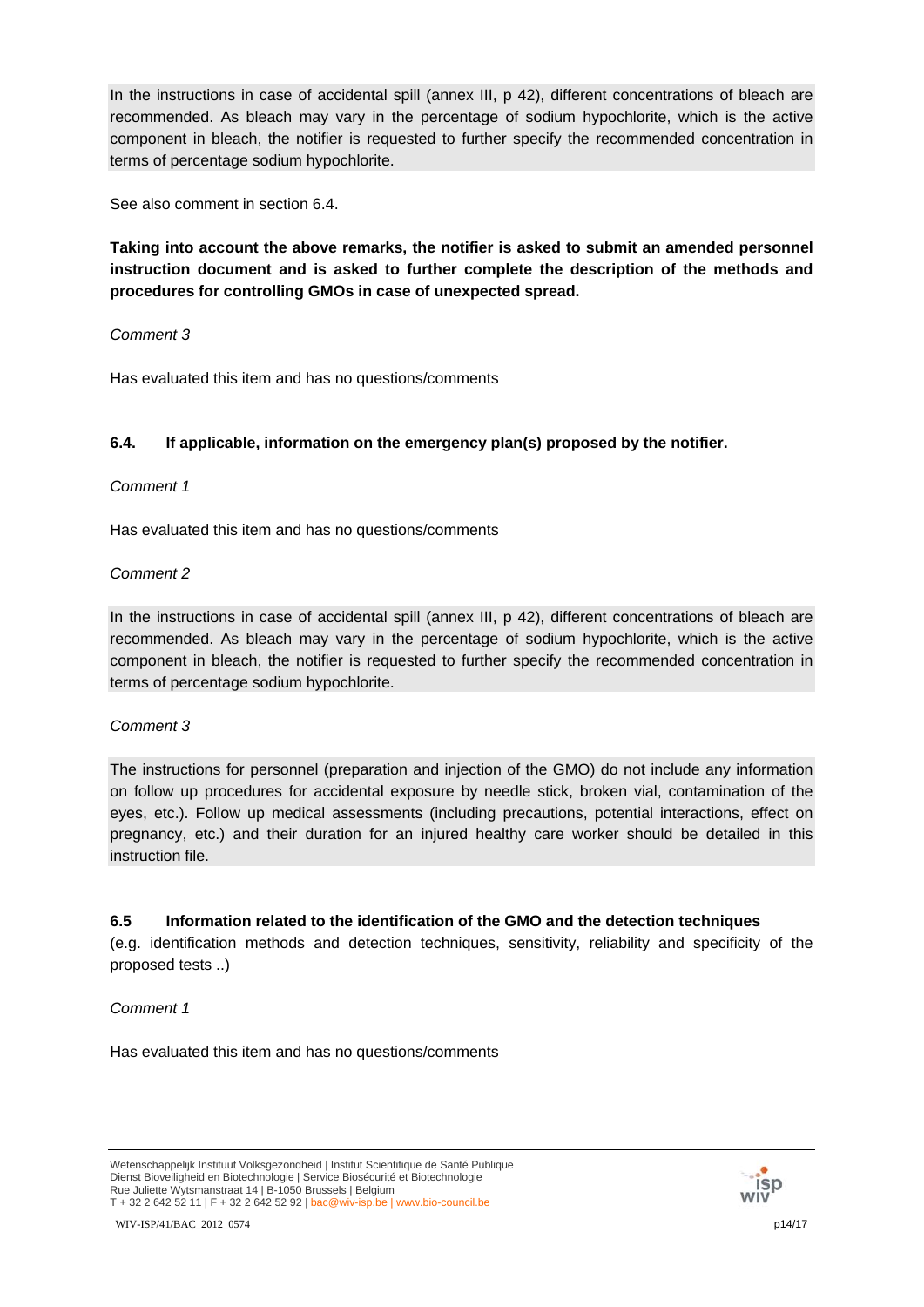Has evaluated this item and has no questions/comments

### *Comment 3*

Has evaluated this item and has no questions/comments

### *Comment 4*

Tests to determine whether any recombination between the GMO and wild-type HIV from the patient are required.

They need (as a minimum) to do something like deep sequencing or ultra sensitive qRT-PCR or RNAseq on blood leukocytes (I think that getting a biopsy of the draining lymph node would be medically difficult even if it is ideal – but you never know, it might be possible in the context of a safety trial?) to look for changes in vector and HIV sequences. While not ideal, the circulating leukocytes (CD4 and DC) do mirror at a lower frequency what is happening in the LN. And before the patients go back on HAART, the frequency of both productive and non-productively infected cells in circulation is likely to rise, increasing the chances of seeing potential recombinant viruses.

Another possible approach is to use a non-invasive approach like PET or MRI scanning (at baseline compared to 1 week after the second injection before restarting HAART) to look at the draining LN near the injection site to see if it has become either very enlarged or involuted, which could reflect abnormal activities. The problem with this is that an enlarged LN could just signal an effective response to the vaccine. An involuted LN could indicate mass destruction by HIV. That said, the greater the level of activation, cell division and/or virus production the higher the risk of recombination so detection of macro changes to the LN could justify the need to take a LN biopsy to look for recombinants.

It is not clear whether the first and second injections will be in the same location or in different locations. In the protocol, they only state that the GMO will be administered in 1-3 i.m. injections depending upon the volume and patient – it is not specified (but should be) whether they are all in the same area and if the second GMO should be administered at the same site (i.e. right upper arm, left thigh, etc) – the LN would be more reactive and a PET scan of one location would be sufficient if this was done. In any event, if possible the injection location should be specified in the protocol and if not it should be noted by the investigator.

## **7. OTHER INFORMATION**

# **7.1 Do you have any other questions/comments concerning this notification that are not covered under the previous items?**

### *Comment 1*

The notifier needs to give more thought to the possible and probable interactions between the GMOs and HIV in the trial patients. Their determination of vector dissemination in an uninfected rat model

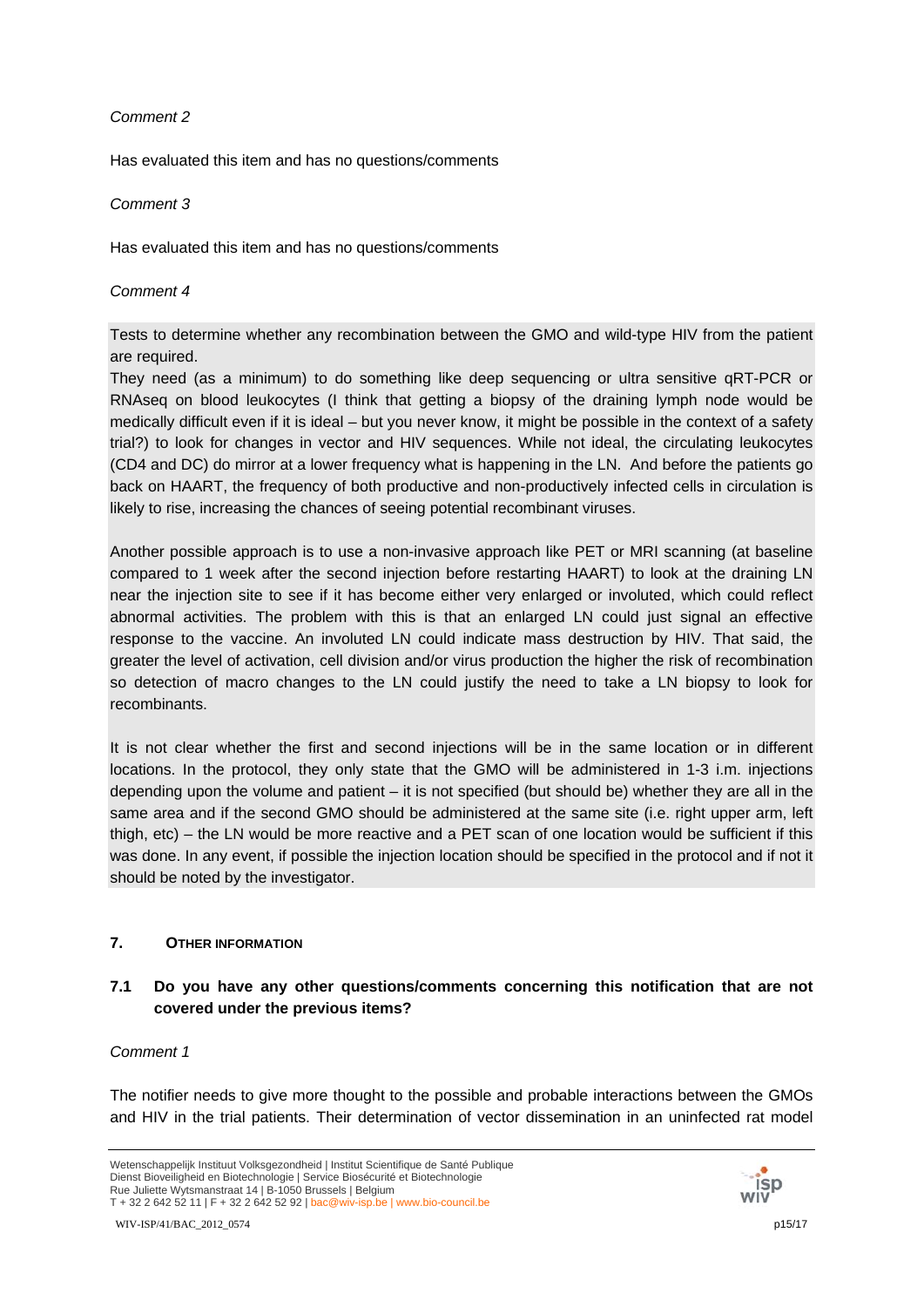provides limited useful information because in humans, and in particular HIV-infected humans, the reality could actually be very different. While one can argue that the HIV-infected individual already has a multitude of quasispecies present, the possibility of recombinant viruses containing GMO and HIV sequences forming must be addressed with specific analyses proposed to assess these events.

### References

Chun TW et al. (2008) Persistence of HIV in gut-associated lymphoid tissue despite long-term antiretroviral therapy . J. Infect. Dis. 197:714

Contreras-Galindo R, Gonzalez M, Almodovar-Camacho S,Gonzalez-Ramirez S, Lorenzo E, Yamamura Y. A new Real-Time-RT-PCR for quantitation of human endogenous retroviruses type K (HERV-K) RNA load in plasma samples: increased HERV-K RNA titers in HIV-1 patients with HAART non-suppressive regimens. J Virol Methods 2006; 136: 51-7.

Contreras-Galindo R, Kaplan MH, Markovitz DM, Lorenzo E,Yamamura Y. Detection of HERV-K(HML-2) viral RNA in plasma of HIV type 1-infected individuals. AIDS Res Hum Retroviruses 2006; 22: 979- 84.

da Silva RC et al.(2011) Role of DC-SIGN and L-SIGN receptors in HIV-1 vertical transmission. Hum. Immunol. 4:305;

Fox J., Fidler S. (2010) Sexual transmission of HIV-1. Antiviral Res. Jan;85(1):276-85. Epub 2009 Oct 27.

Garrison KE, Jones RB, Meiklejohn DA, *et al.* T cell responses tohuman endogenous retroviruses in HIV-1 infection. PLoS Pathog 2007; 3(11): e165.

Graham F.L. et al (1977) Characteristics of a human cell line transformed by DNA from human adenovirus type 5. J. Gen. Virology, Jul;36(1):59-74.

Grunwald T, Pedersen FS, Wagner R, Uberla K. Reducing mobilization of simian immunodeficiency virus based vectors by primer complementation. J Gene Med 2004; 6: 147-54.

Gupta R.K., Towers G.J. (2009) A tail of Tetherin: how pandemic HIV-1 conquered the world. Cell Host Microbe, Nov 19;6(5):393-5.

Hanawa H, Persons DA, Nienhuis AW. Mobilization and mechanism of transcription of integrated selfinactivating lentiviral vectors.J Virol 2005; 79: 8410-21.

Hanna Z, Priceputu E, Hu C, Vincent P, Jolicoeur P. HIV-1 Nef mutations abrogating downregulation of CD4 affect other Nef functions and show reduced pathogenicity in transgenic mice. Virology. 2006 Mar 1;346(1):40-52. Epub 2005 Nov 28. PubMed PMID: 16310238.

Logan, Haas ACDL, Kafri T, Kohn DB. Integrated self-inactivating lentiviral vectors produce full-length genomic transcripts competent for encapsidation and integration. J Virol 2004; 78: 8421-36.

Maggiolo F. (2009) Efavirenz: a decade of clinical experience in the treatment of HIV. J. Antimicrob. Chemother., Nov;64(5):910-28. Epub 2009 Sep 18.

Maloy K.J. et al. (2000) CD4(+) T cell subsets during virus infection. Protective capacity depends on effector cytokine secretion and on migratory capability. J. Exp. Med., Jun 19;191(12):2159-70.



Wetenschappelijk Instituut Volksgezondheid | Institut Scientifique de Santé Publique Dienst Bioveiligheid en Biotechnologie | Service Biosécurité et Biotechnologie Rue Juliette Wytsmanstraat 14 | B-1050 Brussels | Belgium T + 32 2 642 52 11 | F + 32 2 642 52 92 | bac@wiv-isp.be | www.bio-council.be